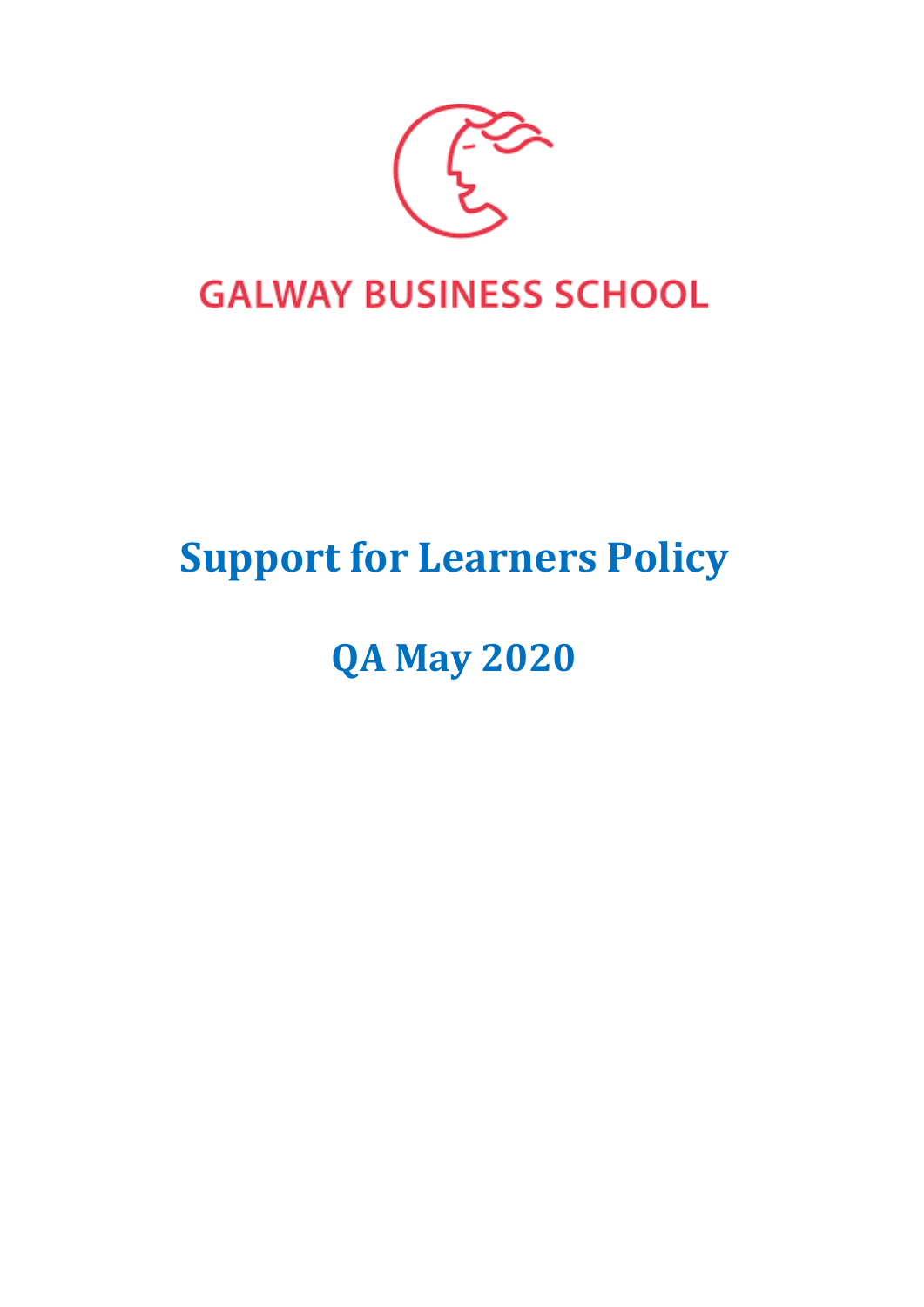## **8. Support for Learners Policy**

## 8.1 **Purpose**

The aim of this policy is to provide an overview of the learning supports that are made available by GBS and the standards with which the school maintains these. The policy also intends to outline how the learner perspective is incorporated into the school management and operations, as well as covering the responsibilities of learners.

| <b>Document Name:</b> Support for Learners Policy |                               |
|---------------------------------------------------|-------------------------------|
| <b>Owner: Registrar</b>                           |                               |
| <b>Approved by: Governing Body</b>                |                               |
| <b>Review frequency:</b> Every 2 years            |                               |
|                                                   | <b>GALWAY BUSINESS SCHOOL</b> |

| <b>Version</b> | <b>Description of Amendments</b>      | <b>Approval Date</b> | <b>Implementation Date</b> |
|----------------|---------------------------------------|----------------------|----------------------------|
| V1.0           | Approval in full of the policy by the | May 2016             | May 2016                   |
|                | Governing Body                        |                      |                            |
| V2.0           | Code of Conduct and Discipline has    | <b>July 2019</b>     | September 2019             |
|                | been extended                         |                      |                            |
|                |                                       |                      |                            |
|                |                                       |                      |                            |
|                |                                       |                      |                            |
|                |                                       |                      |                            |
|                |                                       |                      |                            |
|                |                                       |                      |                            |
|                |                                       |                      |                            |
|                |                                       |                      |                            |
|                |                                       |                      |                            |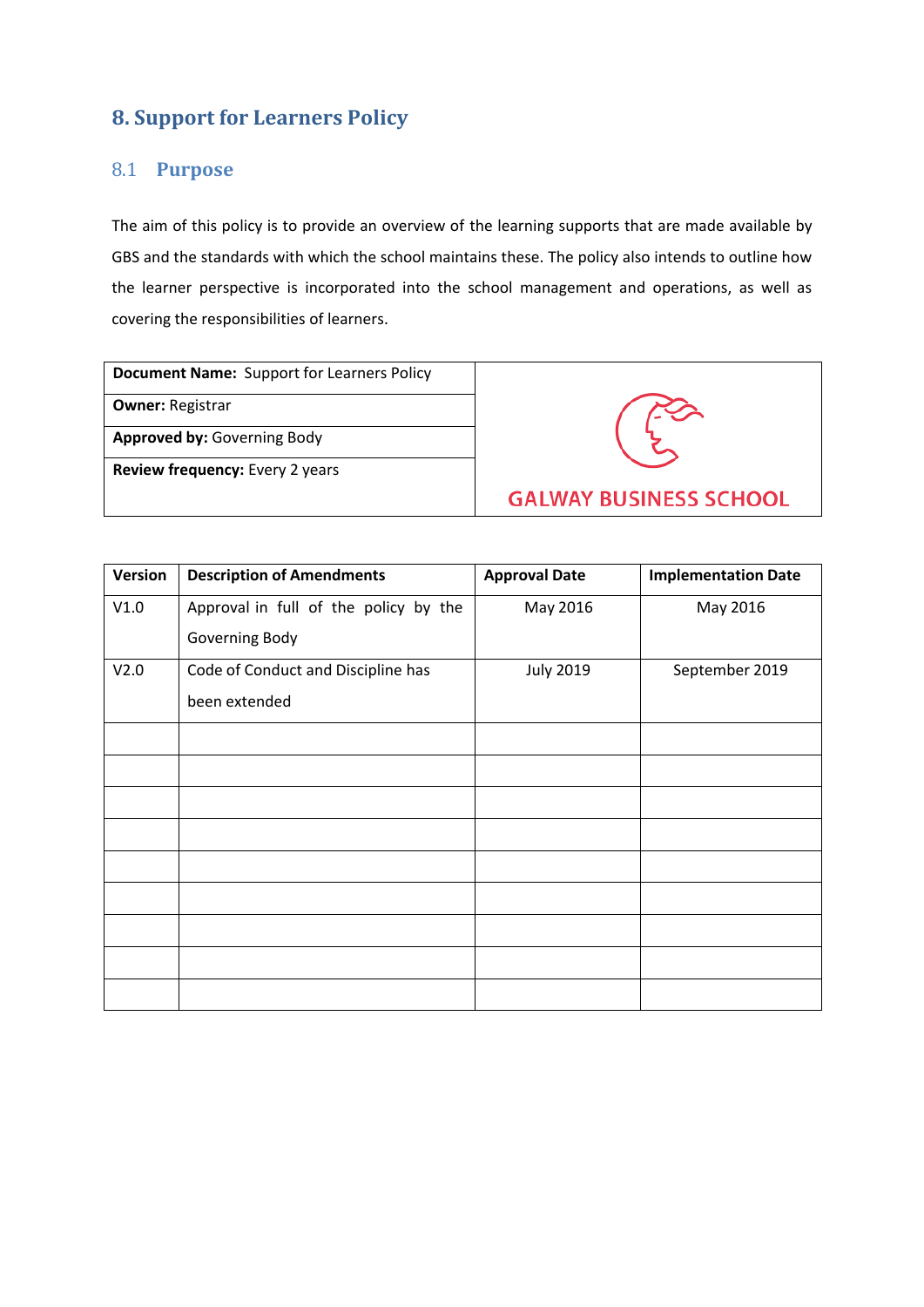## 8.2 **Scope**

Galway Business School as a small educational institution prides itself on the high level of academic, technological, and developmental support it offers its learners. The School strives to maintain and improve the academic and general support services available to its learners through the provision of workshops in Study Skills, Career Guidance, Referencing & Attribution, and through the school's provision of Pastoral care.

Galway Business School is committed to providing a stimulating learning experience in a supportive environment. It is acknowledged that quality accessible support services combined with evaluation systems and procedures are necessary and inherent to an active quality assurance culture.

The Annual Programme Monitoring Reports are used to identify corrective and preventive action where improvements can be made or where new supports should be targeted.

## 8.3 **Learner Protection**

As a private educational profit-making institution, and in accordance with QQI's Core Validation Policy and Criteria 2013, Section 6.1, Galway Business School has specific arrangements in place to provide for and protect learners in the unlikely event that Galway Business School were to cease to provide a particular programme. Galway Business School is a member of HECA which gives it access to bilateral protection for learners to other HECA members offering a similar course. Galway Business School conforms to QQI policy on Protection for Enrolled Learners (PEL) for all QQI programmes.

Galway Business School has (PEL) for our students in the event of Galway Business School being unable to fulfil its commitment to students on QQI-accredited courses. For the Bachelor of Business Level 7 programme, GBS has formal PEL arrangements with Dorset and Griffith College Dublin and for the Bachelor of Business in International Business level 8 programme, GBS has formal PELarrangements with Dorset College and Griffith College Dublin.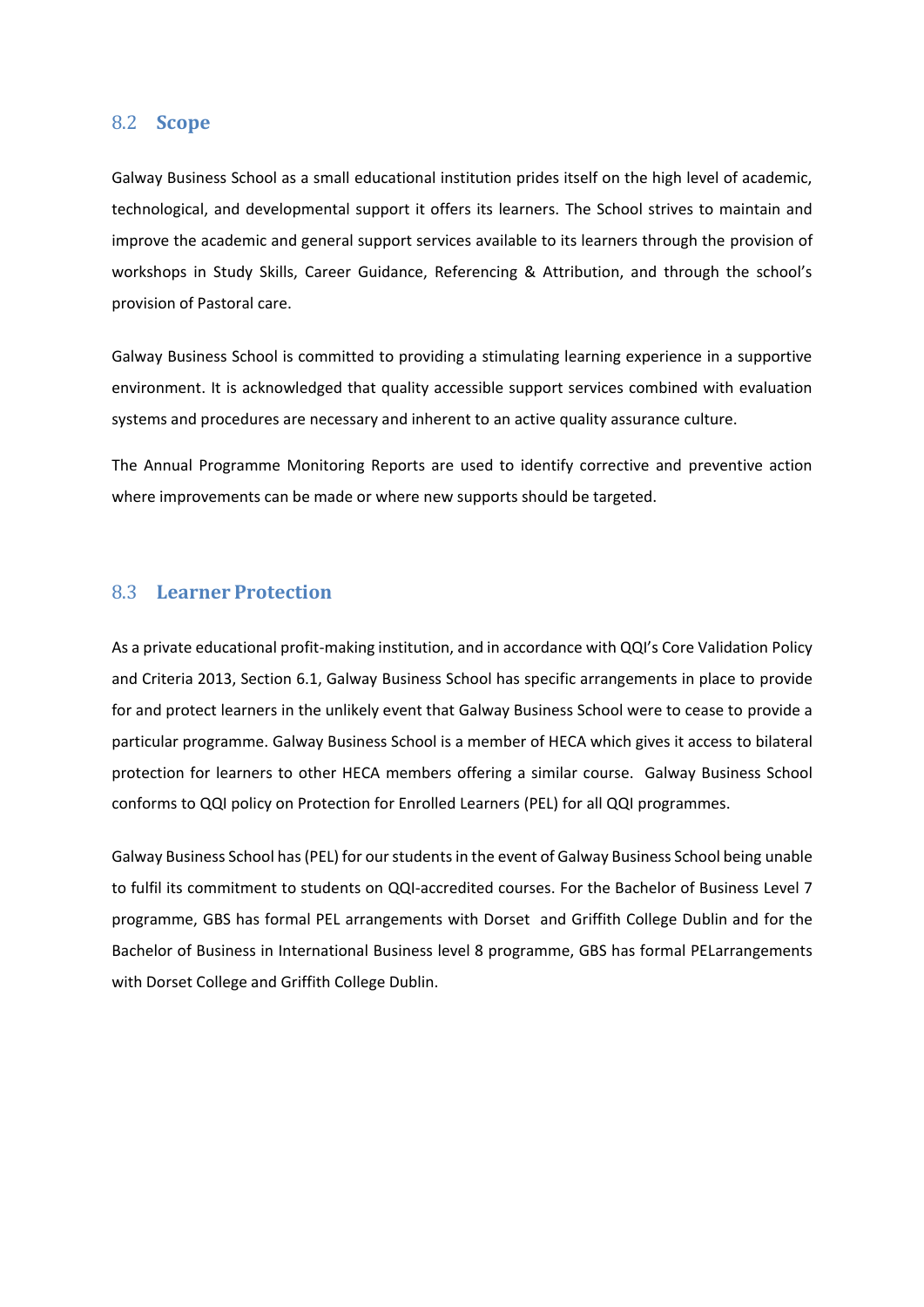## 8.4 **Refunds and Cancelations**

GBS does not usually provide refunds after the imminent commencements of its programmes, however, it acknowledges that learners' circumstances may change dramatically and therefore offers a variety of supports.

- For cancellations, up to 2 weeks before course commencement full fees will be refunded except the non-refundable deposit of €300.
- For cancellations of 14 days or less before the course commencement, the deposit will be retained and the following percentages of the course fees will be refunded.
	- o 7-14 days before the start of the course: 50% of course fees will be refunded.
	- o Less than 7 days before the start of the course: 30% of course fees will be refunded.
- Once the course commences fees will not be refunded as it is GBS's policy not to refund fees irrespective of the circumstances. This includes late arrival/ early departure or days missed during the course.

#### **8.4.1 VISA & Refunds**

GBS can assist learners in their application for a VISA should they require one. Learners must allow a minimum of 8+ weeks to process their VISA application. GBS recommends that long-stay students apply for a D-VISA. All fees must be paid in advance and are refundable (except for the deposit of €300.00) in the case of a visa being refused unless false documentation has been submitted. This includes a minimum of four weeks accommodation and medical insurance. For Visa Requiring Learners:

- Learners must pay throughTransfermate Escrow Account, where their fees will be held on behalf of the learner and GBS pending the VISA Decision. Delays in issuing visas will mean that a course is postponed to the next course starting date and additional charges may apply.
- Fees will not be refunded if a visa is denied due to the submission of false or inaccurate information.
- Visa applications are available from <http://www.inis.gov.ie/>
- There is a fee of €300 each time a visa is issued or extended by GNIB (Irish Immigration).
- Visa requiring and all non-EEA students must have adequate health insurance to cover their stay in Ireland and this is available for purchase from GBS.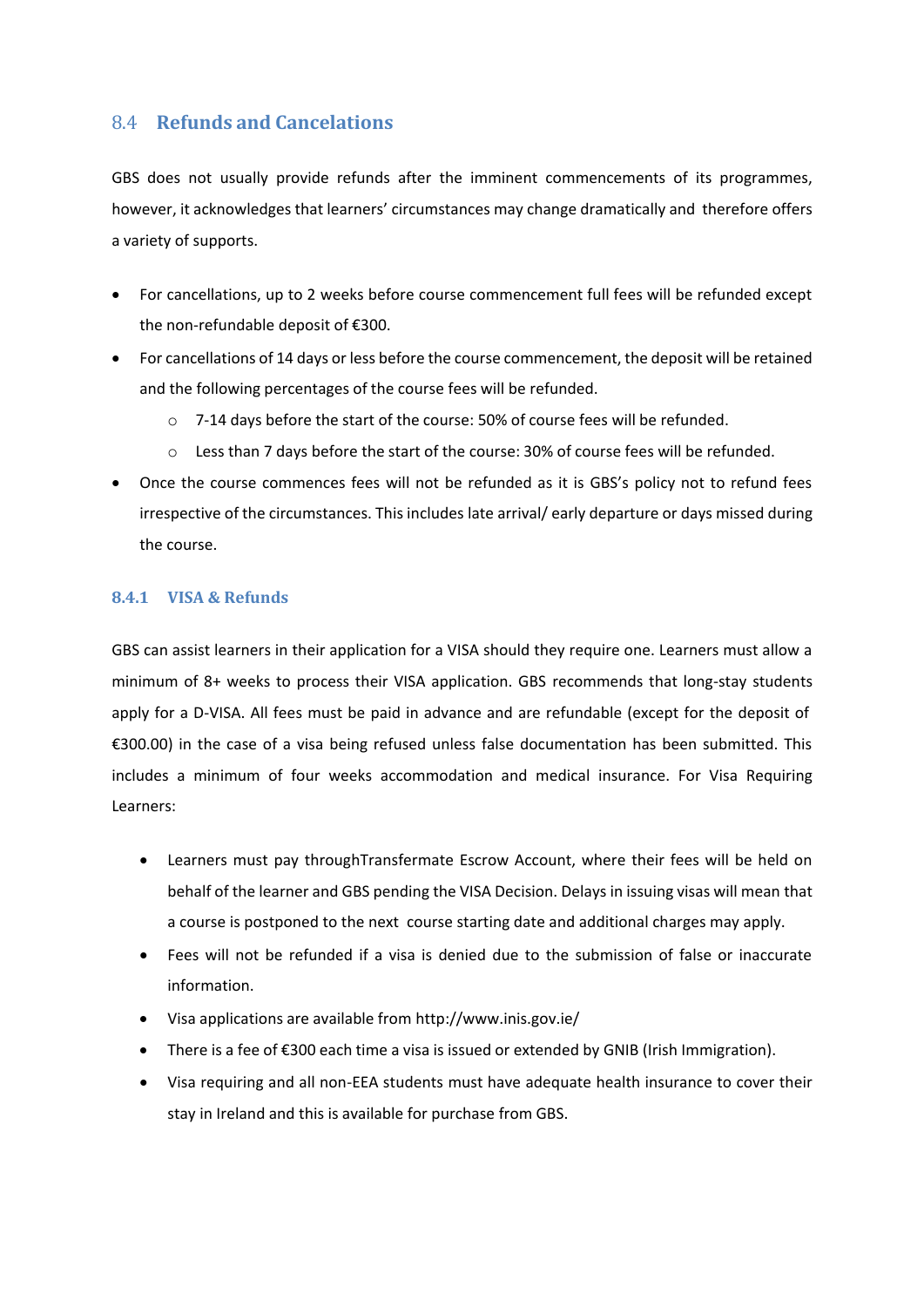| <b>GALWAY BUSINESS SCHOOL</b><br><b>Fee Refund Form</b>                                |  |            |  |  |                                                |
|----------------------------------------------------------------------------------------|--|------------|--|--|------------------------------------------------|
|                                                                                        |  |            |  |  | <b>Student Number:</b><br><b>Student Name:</b> |
|                                                                                        |  |            |  |  |                                                |
| <b>Student Address (Incl.</b><br>Area Code)                                            |  | Programme: |  |  |                                                |
| <b>Bank</b>                                                                            |  |            |  |  |                                                |
| <b>Bank Address (Incl. Area</b><br>Code)                                               |  |            |  |  |                                                |
| <b>Account No</b>                                                                      |  |            |  |  |                                                |
| <b>Branch Code</b>                                                                     |  |            |  |  |                                                |
| <b>IBAN</b>                                                                            |  |            |  |  |                                                |
| <b>SWIFT Code</b>                                                                      |  |            |  |  |                                                |
| <b>Account Holder</b>                                                                  |  |            |  |  |                                                |
| <b>Account Holders Address</b>                                                         |  |            |  |  |                                                |
| Signature:                                                                             |  | Date:      |  |  |                                                |
| *GBS does not accept responsibility for wrong information provided in the refund form. |  |            |  |  |                                                |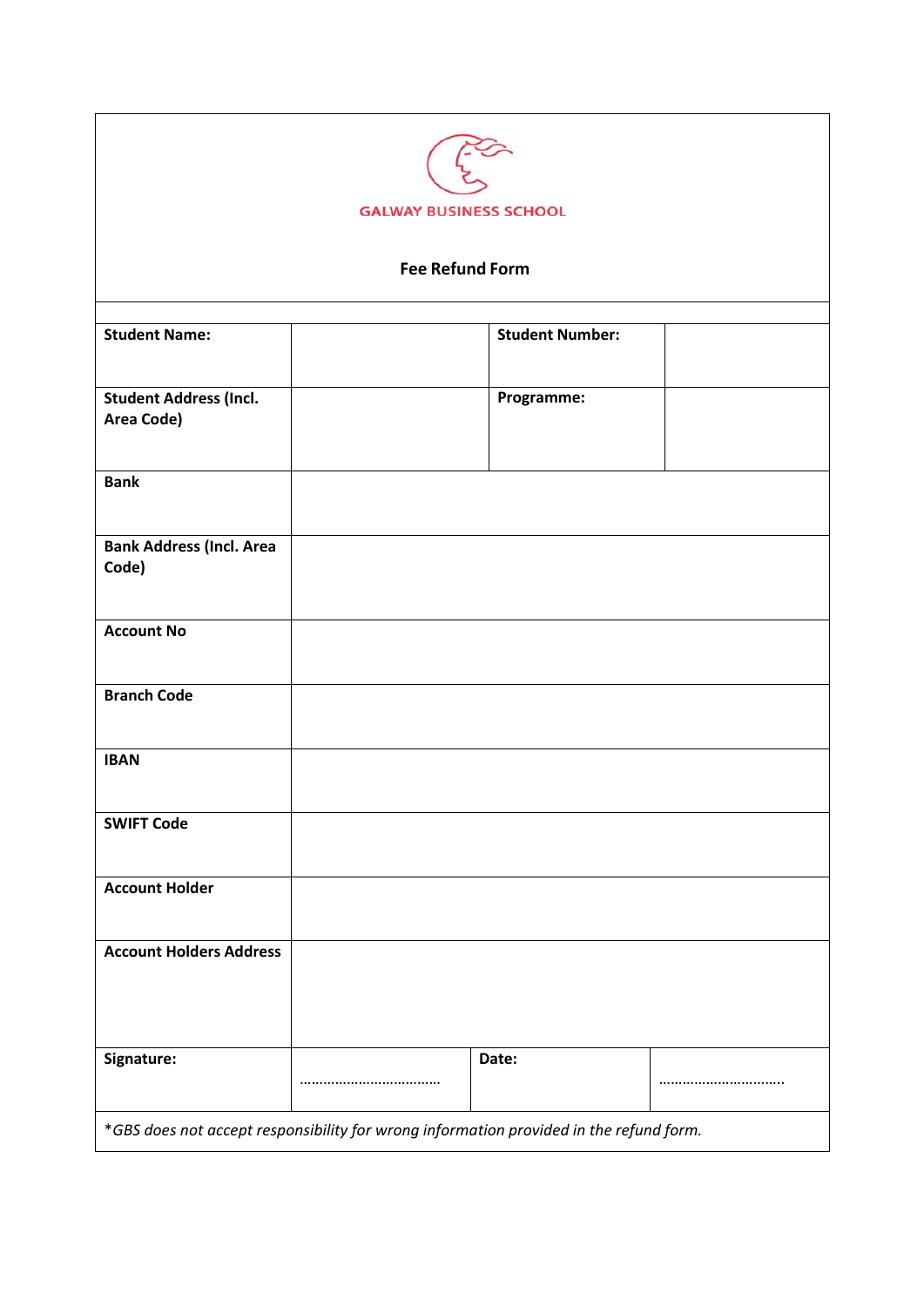## 8.5 **Learner Induction**

During the first days of week one in the first semester, all new learners attend Induction sessions with the Registrar, Head of Teaching and Learning, the Programme Leader and the Academic Coordinator. Lecturing staff on the programme give learners a thorough briefing about the programme, as well as covering key concerns such as time management, study skills, plagiarism, use of the on-line library, referencing and attribution, and critical thinking. In addition, it is school practice for each lecturer to integrate such skills as part of their modules early in the academic year to reinforce learning of these key attributes.

The aim of this session is to welcome new learners to the programme, provide them with essential information and to let them know what to expect over the duration of the programme. During this session, learners will complete a campus tour and note the location of key contact personnel. Learners also get the opportunity to meet their lecturers and student peers by engaging in team- building and ice-breaker exercises. Learners will be provided with the following:

• student handbook

information technology training

• the academic calendar

- support services
- GBS Quality Assurance Handbook

In the final schedule of induction, learners are provided with training on GBS e-learning platform – Moodle, online library – EBSCO, Referencing styles and techniques and general printing facilities.

Throughout each semester, both academic staff and the Registrar provide dedicated office hours and scheduled appointments to meet Learners on a one-to-one basis.

## 8.6 **Attendance**

The importance of regular attendance has a direct impact on student achievement but does not impact on marks awarded. While attendance at class is not obligatory its importance is stressed and monitored. Thisservesto emphasise the importance of regular class attendance and thisis highlighted to students should their attendance fall below par. Attendance is maintained on a daily basis and recorded on Schoolworks (School Database Management System).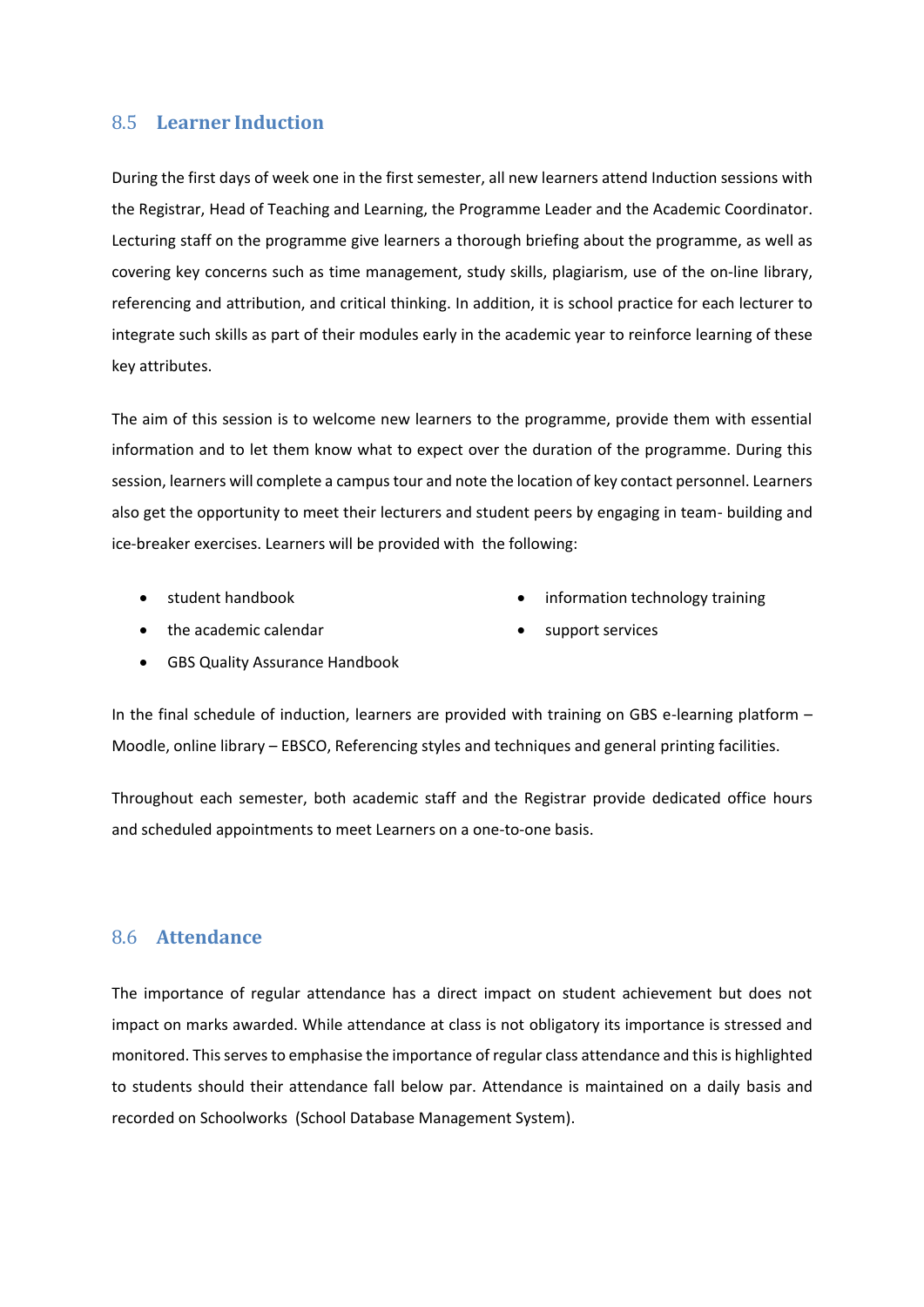Class attendance is discussed at Programme Boards and Faculty Meetings, with all lecturers reporting poor attendance to the Registrar and Programme Leader. If poor attendance is due to a personal problem, the student will meet with the assigned Programme Leader or the Registrar. If necessary, the student will be referred to a Counselling Professional.

If there is no valid reason for poor attendance, the student is informed that his/her attendance record will be made available to the Programme Board. The attendance reports contribute to the Module Reports.

## 8.7 **Counselling Service**

Lecturers are encouraged to alert the Programme Leader or the Registrar if they feel a student may require some outside assistance. Students can be referred to a subsidised off-site counselling service provided by a fully accredited and experienced counselling professional. The Programme Leader or Registrar will maintain contact with the student throughout the counselling process. Such contact is recorded and maintained in hard-copy form in the student file.

Confidentiality of the individual student's counselling process will be of the highest priority in these cases, and any personal identifying information related to the counselling process remains undisclosed.

## 8.8 **Careers Support Service**

With its history of close integration with industry, Galway Business School is committed to preparing its students with the skills necessary to excel in the workplace or to progress to further education. Within the school, there are a number of careers support mechanisms:

• The school offers a professional Career Guidance professional throughout the year to provide focused skills-based workshops on CV preparation, communications and interpersonal skills, and interview techniques.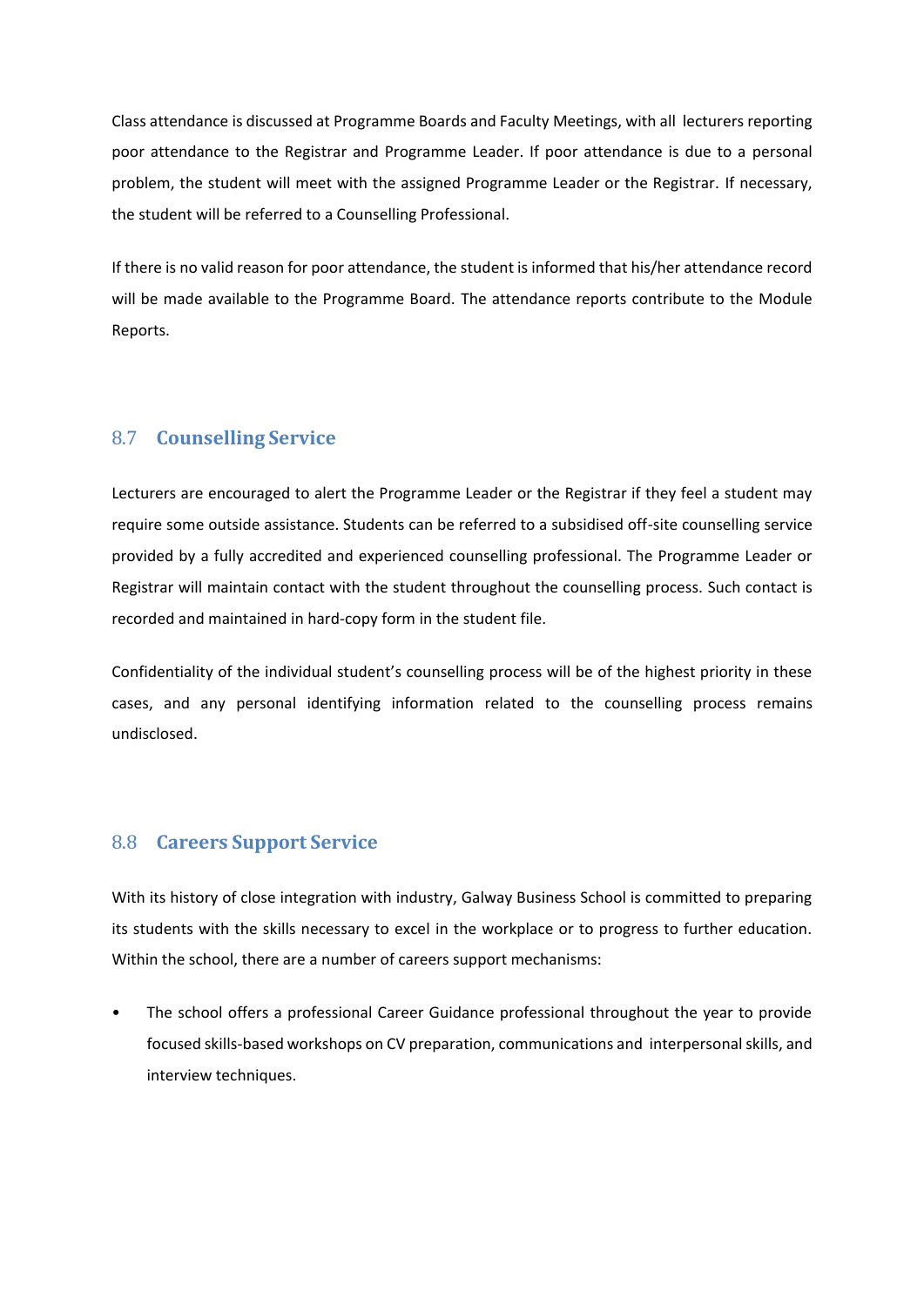• Academic staff with expertise in given industries or in particular academic areas are available to meet students individually to discuss their future plans and to advise them on possible avenues to further education.

The Careers Support Service is monitored through student and graduate feedback. In particular, the Registrar surveys graduates and, where possible, employers of graduates to monitor and review how graduates perceive the school and how employers perceive graduates of the School. Results of these surveys help evaluate this service and form part of the ongoing monitoring process.

## 8.9 **General Student Services**

Other student services provided by the school include:

**Support for Social and Sports programmes:** The School provides information on all types of sporting activities around the city, including information with regard to student discounts. A number of social programmes and events are organised throughout each semester normally involving sporting and cultural events. There are also opportunities for students to volunteer for community and arts projects in the city.

**Medical Insurance provision:** Galway Business School arranges yearly student medical insurance with an accredited insurance company for a reduced fee. This insurance is particularly targeted towards international students who may not have insurance arrangements in place before programme commencement. This insurance covers GP visits and any hospital visit up to the value of €2,000,000.

**Health Service**: If the need arises, Galway Business School can refer any of its students to a Medical Clinic in Galway city, with which the school has an agreement in place.

**International student registration support:** New international non-EU students require help and guidance with regard to opening a bank account, obtaining a PPS number and to ensure that all necessary paperwork and identification is obtained in order to register with the Garda National Immigration Bureau. The Reception will provide students with the necessary information and supporting documentation.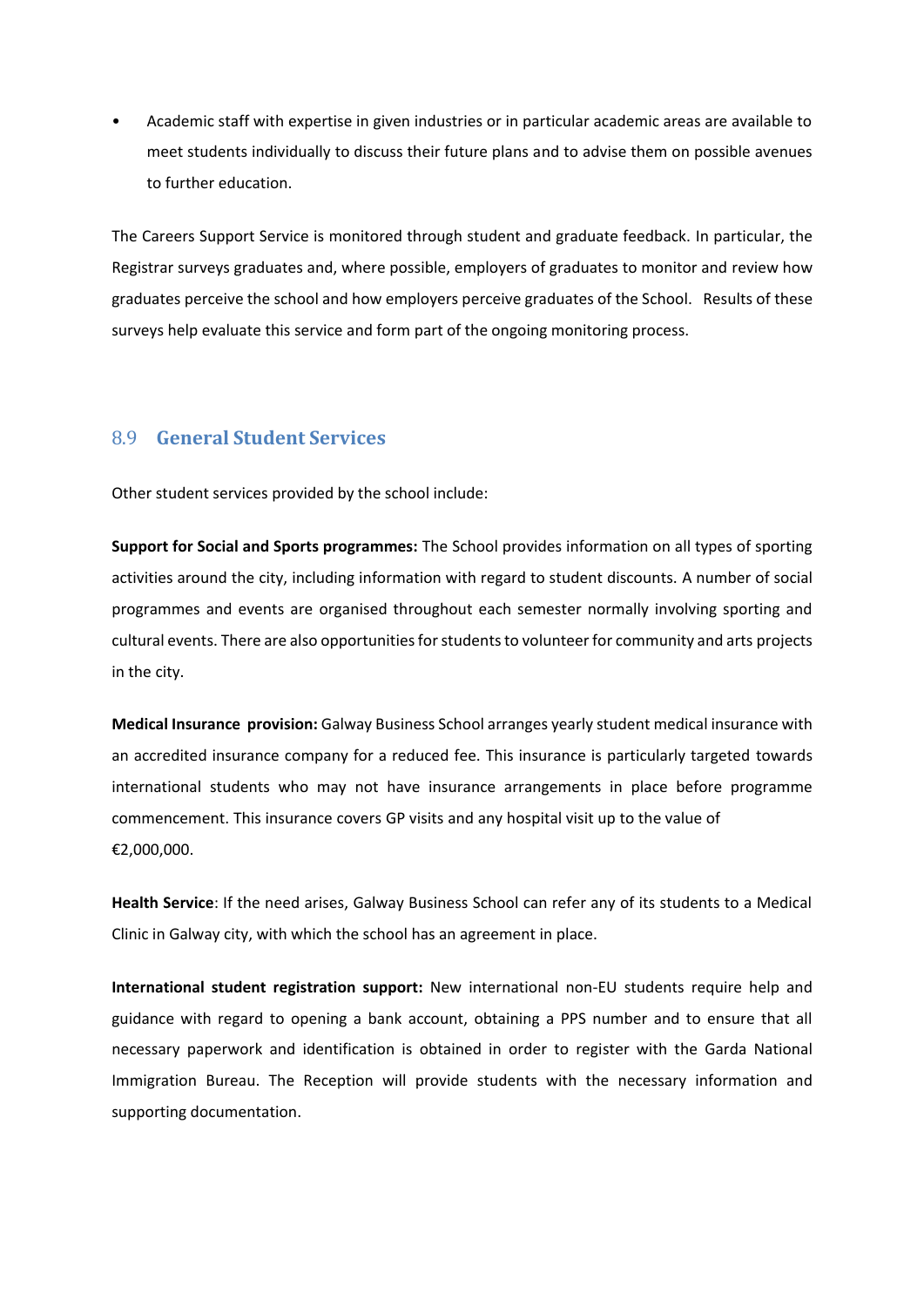**Student safety and security:** Galway Business School ensures that its premises and facilities are fully compliant with relevant health and safety legislation. Any other information which increases safety awareness is communicated to all students at induction and as necessary during the academic year.

**Accommodation service:** The school manages a network of Irish host families and school accommodation and arranges brief stays, particularly for cultural orientation purposes, for the first few weeks after the student arrives. The school also offers advice on finding and sharing independent accommodation in Galway.

**Data Administration Services:** The "Schoolworks" software program handles all enquiries, bookings for students and their educational agents, invoicing of students for courses and records collection of fees. It also records the allocation of physical and personnel resources on a daily / semester basis. Galway Business School seeks to maintain almost all student and school records on Class. Records that require additional security are recorded elsewhere. These include staff contracts and performance reviews and student examination and assignment results. Access to student examination results is limited to the Registrar and management of Galway Business School.

#### **8.9.1 Administration Services**

On an institutional level, a centralised administration function provides support in such areas as accounting, fees administration, marketing and admissions, student services, and academic records administration to the Governing Body, Academic Council and its sub-committees. The institutional administrative support is managed by the Managing Director and is monitored by the Governing Body.

The Admissions Office is responsible for student recruitment, enrolment, interviews, and offers, in accordance with admissions policy as determined by the Academic Council. The Admissions Office liaises with the Marketing Department on marketing and promotion of the school, and on planned recruitment strategies.

A number of staff members provide administrative support for all departments. The Academic Coordinator has specific responsibility for Galway Business School students within the school. This includes acting as a daily liaison with students and academic staff and providing administrative support for the Registrar. It also includes registering students for courses, for examinations and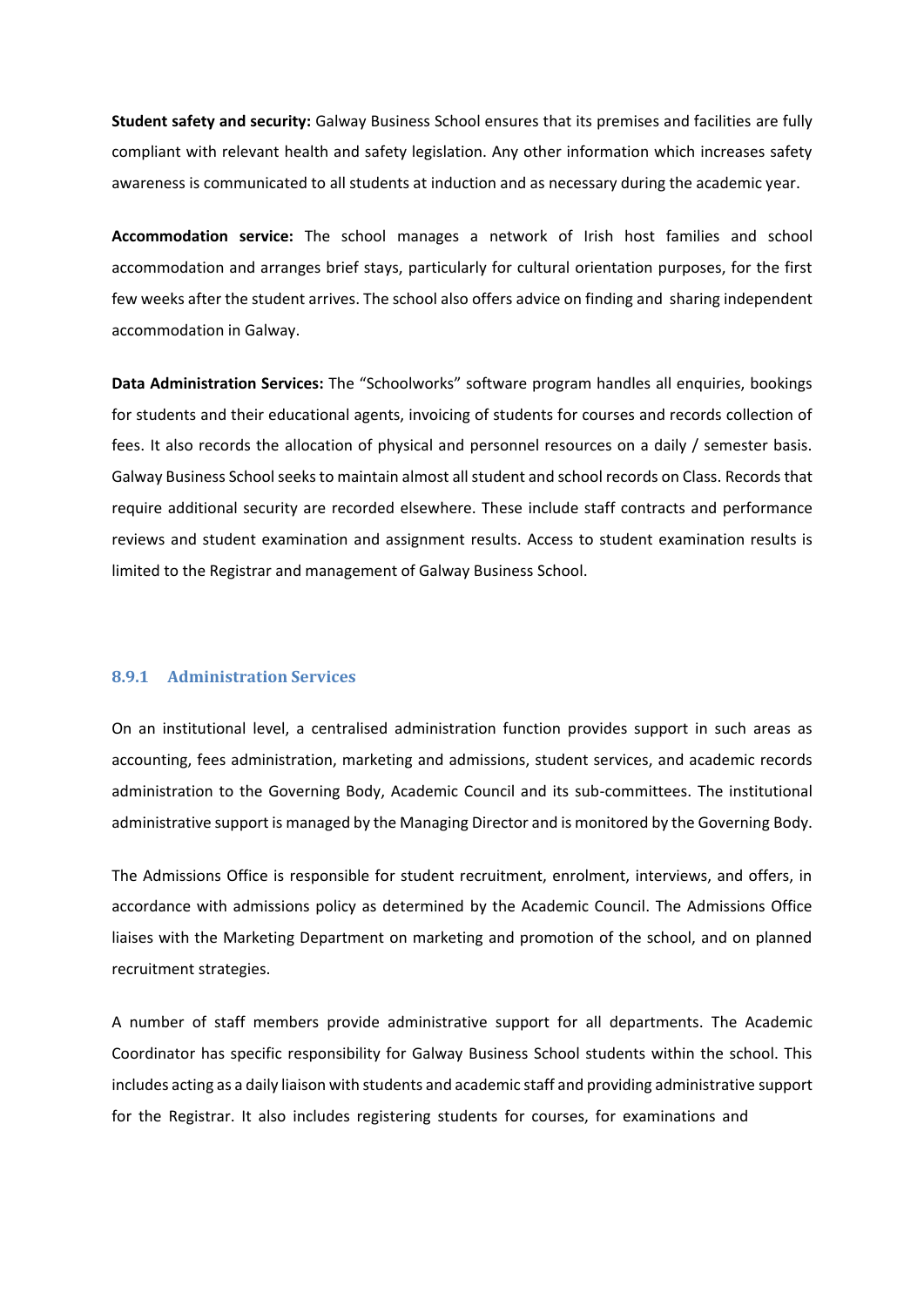posting timetables, notices and information on Moodle or/and on notice boards. Part of the role includes the management of the Virtual Learning Environment within the organisation.

## *8.9.1.1 Feedback*

Feedback on Administration services is received from student, lecturers and graduate surveys. Daily feedback in all its forms is recorded and discussed at the relevant committee and faculty meetings. As part of the Annual Resources Report, the Managing Director reports issues relating to all feedbackto the Quality Assurance Committee.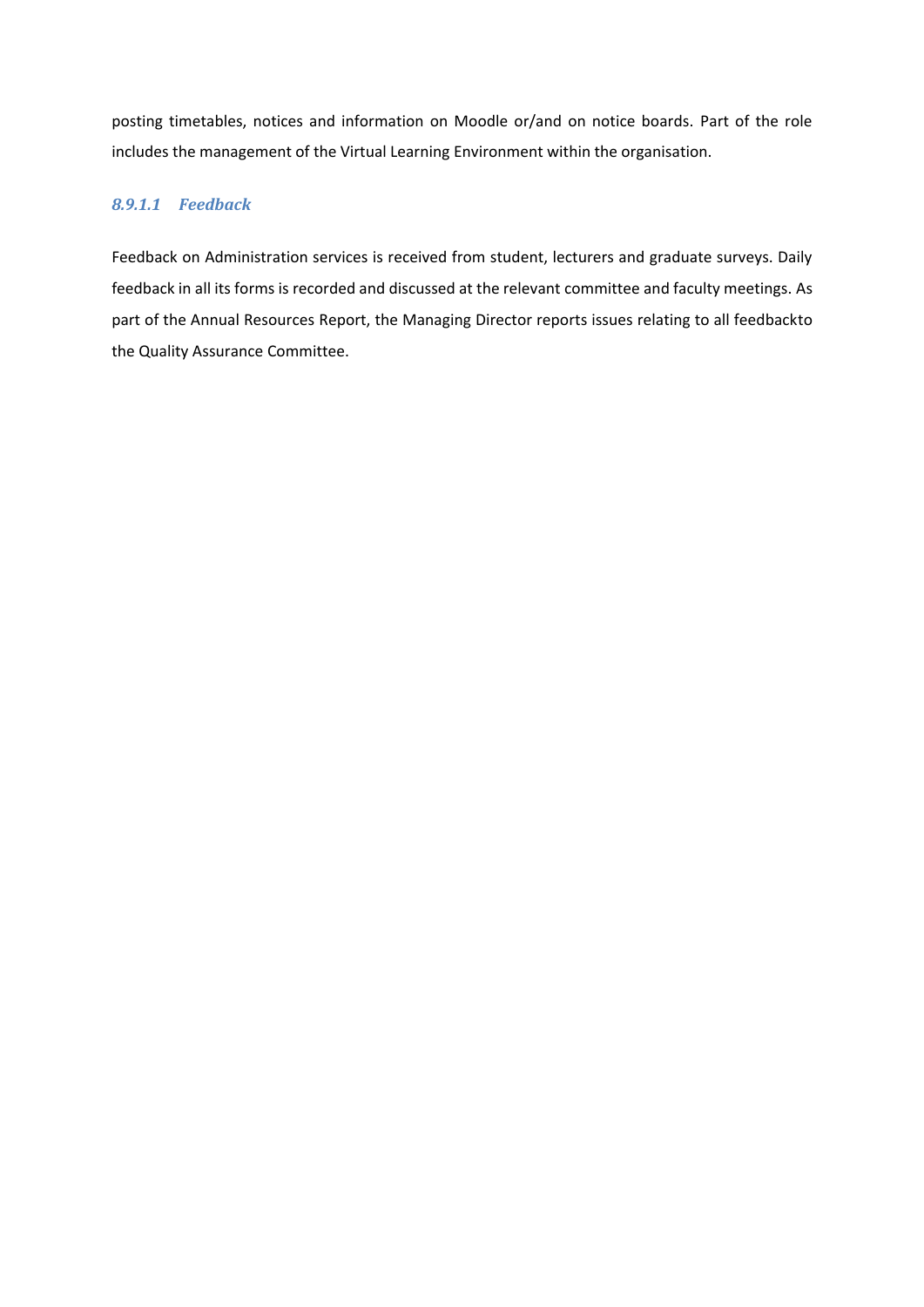#### 8.10 **Disability Support**

Galway Business School operates a clearly defined supplementary admissions procedure for applicants with disabilities/specific learning difficulties who believe that because of the impact of their disability they will not achieve the required competitive points for the course of their choice. This procedure has developed in recognition of the difficulties experienced by some students with disabilities in reaching their academic potential in second-level education. This also addresses the under-representation of learners with disabilities in higher education in Ireland.

Galway Business School's Policy on Disability aims to deal with learners with a disability who wish to undertake a qualification. The Policy covers varying forms of learners' disability. The building at Galway Business school is wheelchair accessible but not adapted.

The document outlines the support services from admission to graduation that Galway Business School will provide for learners with a disability to complete their academic qualification.

#### **8.10.1 Registering**

The Disability Support Service at GBS supports learners at both undergraduate and postgraduate level. Learners can register at any stage during their course of study; however, it is recommended that learners register with the service at the beginning of the first year. Registration allows learners to avail of support that is determined by an individual needs assessment. Learners cannot avail of these supports unless they are registered with the service.

Learners are required to follow three steps to register for the Disability Support Service (DSS) with Academic Co-ordinator.

#### *8.10.1.1 Documentation needed for registration:*

To register for the DSS with Academic Co-ordinator, a learner must provide verification of her/his disability, which can either be an Evidence of Disability Form or a Medical Report from the appropriate consultant with the same level of detail. Please see table 8.9.1 below for information on the type of report required and the age limit of the report.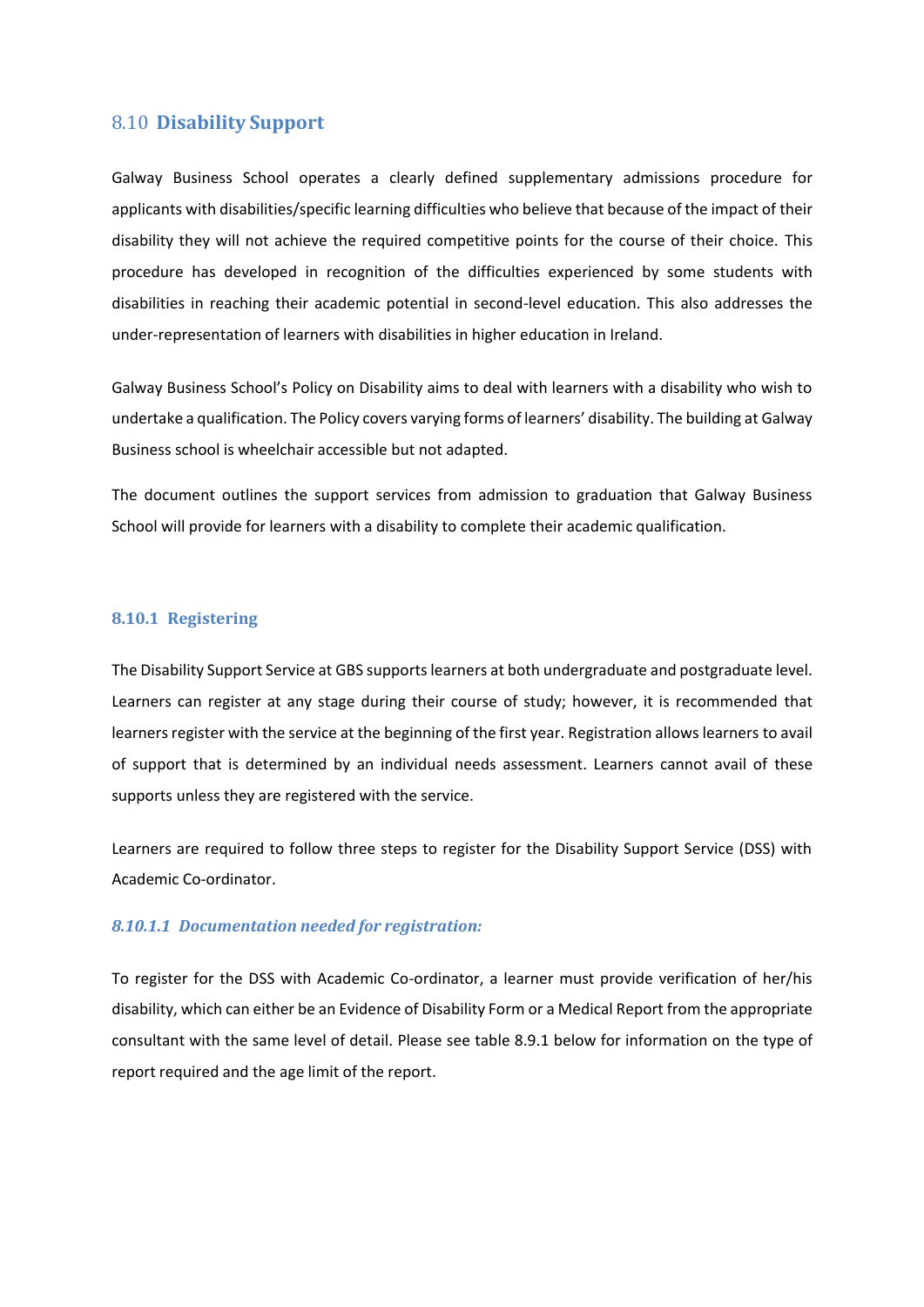Table 8.9.1: Documentation required for registration for DSS.

| <b>Disability</b>                      | <b>Report</b>                                                            | Age of report   |  |
|----------------------------------------|--------------------------------------------------------------------------|-----------------|--|
| Autistic Spectrum Disorder             | Consultant<br>Psychiatrist OR<br>Psychologist<br>OR.                     | No age limit    |  |
|                                        | Neurologist OR Paediatrician                                             |                 |  |
| ADD/ADHD                               | Consultant<br>Psychologist<br>Psychiatrist<br>OR<br><b>OR</b>            | No age limit    |  |
|                                        | Neurologist OR Paediatrician                                             |                 |  |
| Blind/Vision impaired                  | Ophthalmologist/Ophthalmic Surgeon OR Letter                             | No age limit    |  |
|                                        | from NCBI OR attended school for the blind                               |                 |  |
| Deaf/Hard of hearing                   | No age limit                                                             |                 |  |
| <b>Neurological Condition</b>          | Neurologist OR relevant Consultant                                       | No age limit    |  |
| Speech<br>and<br>Language              | Speech and Language Therapist                                            | No age limit    |  |
| <b>Disabilities</b>                    |                                                                          |                 |  |
| Physical/Mobility                      | No age limit                                                             |                 |  |
| Developmental<br>Co-                   | <b>Educational Psychologists report AND Occupational</b><br>No age limit |                 |  |
| ordination Disorder (DCD)              | <b>Therapist OR Neurologist</b>                                          |                 |  |
| Dyspraxia/Dysgraphia                   |                                                                          |                 |  |
|                                        |                                                                          |                 |  |
| Mental health condition                | Consultant Psychiatrist OR Specialist Registrar                          | No older than 5 |  |
|                                        |                                                                          | years           |  |
| <b>Significant Ongoing Illness</b>     | Relevant<br>Consultant<br><b>Diabetes</b><br>Type<br>e.g.<br>1:          | No older than 5 |  |
|                                        | Endocrinologist or Paediatrician                                         | years           |  |
| Specific<br>Learning                   | <b>Educational Psychologists report</b>                                  | No older than 5 |  |
| <b>Difficulties</b><br>(Dyslexia<br>or |                                                                          | years           |  |
| Dyscalculia)                           |                                                                          |                 |  |

## *8.10.1.2 DSS Registration*

Learners are required to obtain a Registration Form for the DSS from the Academic Co-ordinator and return it filled with the supporting documentation outlined above.

*The Registration Form for Disability Support Services is attached below:*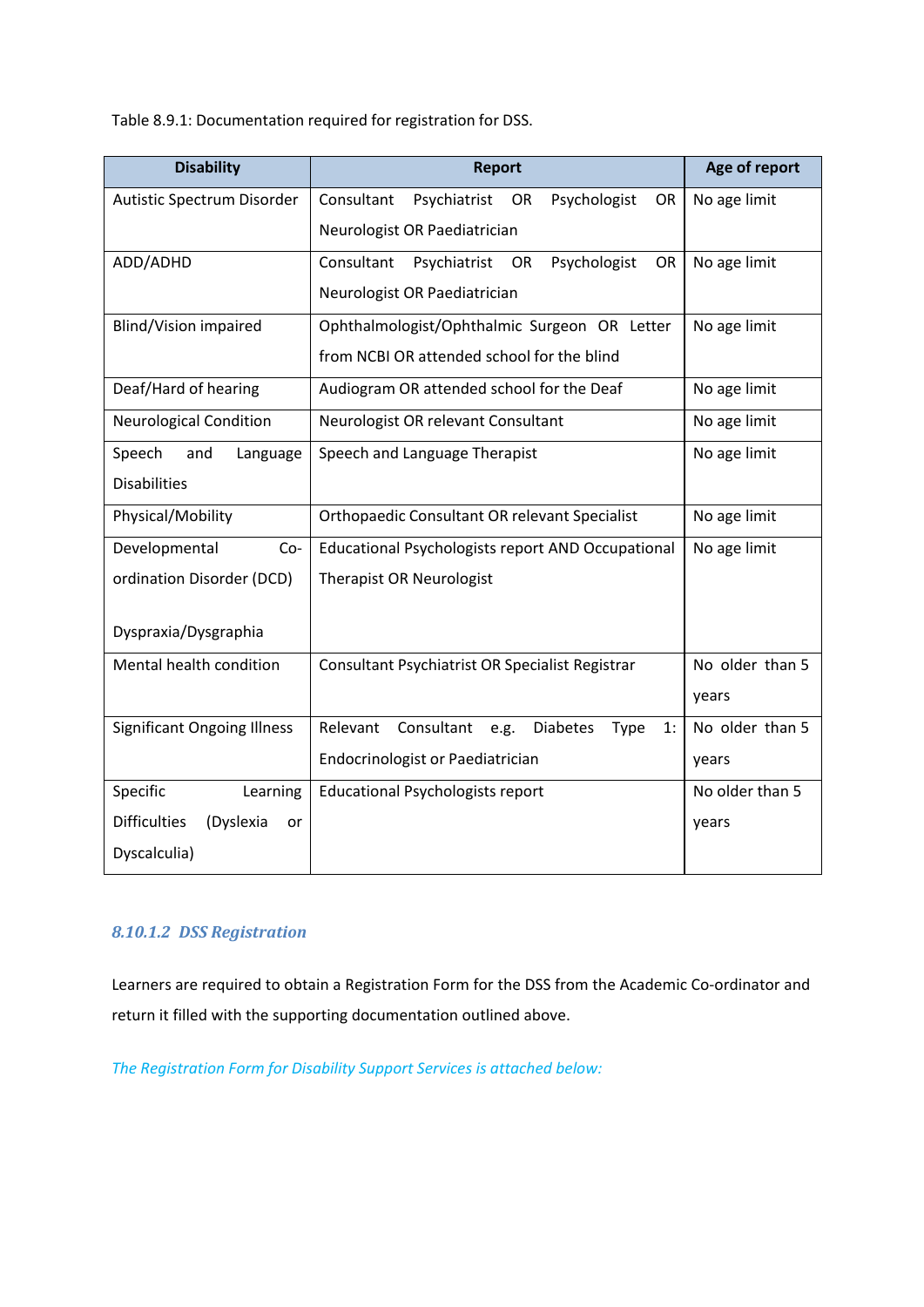

#### **REGISTRATION FORM FOR DISABILITY SUPPORT SERVICES**

Welcome to the registration form for learners with disabilities and specific learning difficulties at GBS. This is your first step in the process of registering with the Disability Support Service.

Following the completion of this form and its submission to Academic Coordinator, a member of the academic support team will contact you to arrange a meeting for an individual needs assessment. Learners that have completed this form will be prioritised. The needs assessment meeting is used to determine the best supports to put in place to help you achieve your academic goals.

All information provided will be held securely and confidentially in accordance with the GBS' Data Protection Policy.

| <b>Full Name</b>                                                                                                                                                                                                                |                                                                                                        |                   |  |  |
|---------------------------------------------------------------------------------------------------------------------------------------------------------------------------------------------------------------------------------|--------------------------------------------------------------------------------------------------------|-------------------|--|--|
| Address for                                                                                                                                                                                                                     |                                                                                                        | E-Mail Address:   |  |  |
| Correspondence                                                                                                                                                                                                                  |                                                                                                        |                   |  |  |
|                                                                                                                                                                                                                                 |                                                                                                        | Telephone Number: |  |  |
|                                                                                                                                                                                                                                 |                                                                                                        |                   |  |  |
| Programme Studied:                                                                                                                                                                                                              |                                                                                                        |                   |  |  |
| Year of Course                                                                                                                                                                                                                  |                                                                                                        |                   |  |  |
| <b>Primary Disability</b>                                                                                                                                                                                                       |                                                                                                        |                   |  |  |
| <b>Secondary Disability</b>                                                                                                                                                                                                     |                                                                                                        |                   |  |  |
| <b>Other Disability</b>                                                                                                                                                                                                         |                                                                                                        |                   |  |  |
| In order to facilitate your registration, the Academic Co-ordinator requires evidence of your disability from<br>an acceptable professional source that verifies the nature of your disability or specific learning difficulty. |                                                                                                        |                   |  |  |
|                                                                                                                                                                                                                                 | If you experience any difficulty in completing this form, please contact Padraig@gci.ie or 091 529000. |                   |  |  |
| Signed:                                                                                                                                                                                                                         |                                                                                                        | Date:             |  |  |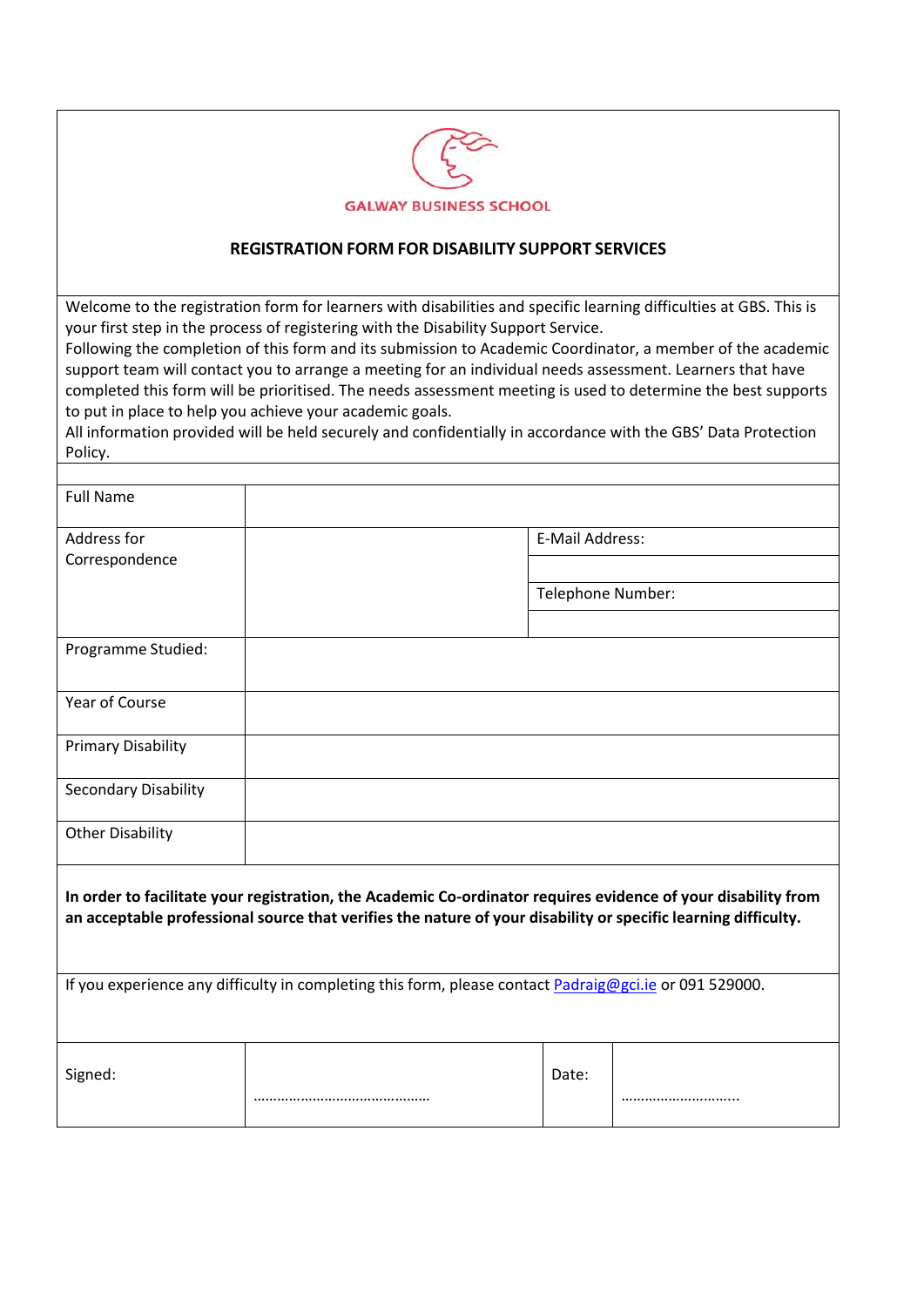#### **8.10.2 Needs Assessment**

The third step is the meeting of the learner with Academic Co-ordinator who will carry out a full needs assessment.

After completion of Registration Form for DSS, the Academic Co-ordinator will contact the learner to arrange an appointment for a Needs Assessment. Following the Needs Assessment, the Academic Coordinator prepares an Individual Learning-Educational Needs Summary (LENS) detailing the Reasonable Accommodations to be implemented. The information outlined in the LENS is communicated to the relevant lecturers on the learners' course.

The Needs Assessment at GBS is conducted based on the three most common areas of disability which are discussed below. The form for the LENS assessment is attached at the end of this section.

#### *8.10.2.1 Specific Learning Difficulties (Dyslexia or Dyscalculia)*

Dyslexia presents students with many challenges which are outlined below.

#### **In lectures:**

- Listening while taking notes; writing at speed
- Catching and writing new words
- Tracking columns of figures

#### **In seminars/group discussion:**

- Sight-reading: being asked to read text aloud without time to prepare
- Pronunciation of polysyllabic words,
- Word retrieval
- Hesitancy

#### **In reading:**

- May be slow and inaccurate with difficulty in scanning text to find information,
- For some learners text appears to be moving or falling off the page
- Screen-based information may be subject to flicker and distortion

#### **In writing:**

• Difficulties with sequencing or word retrieval may produce a stilted style of writing which may not match the student's oral performance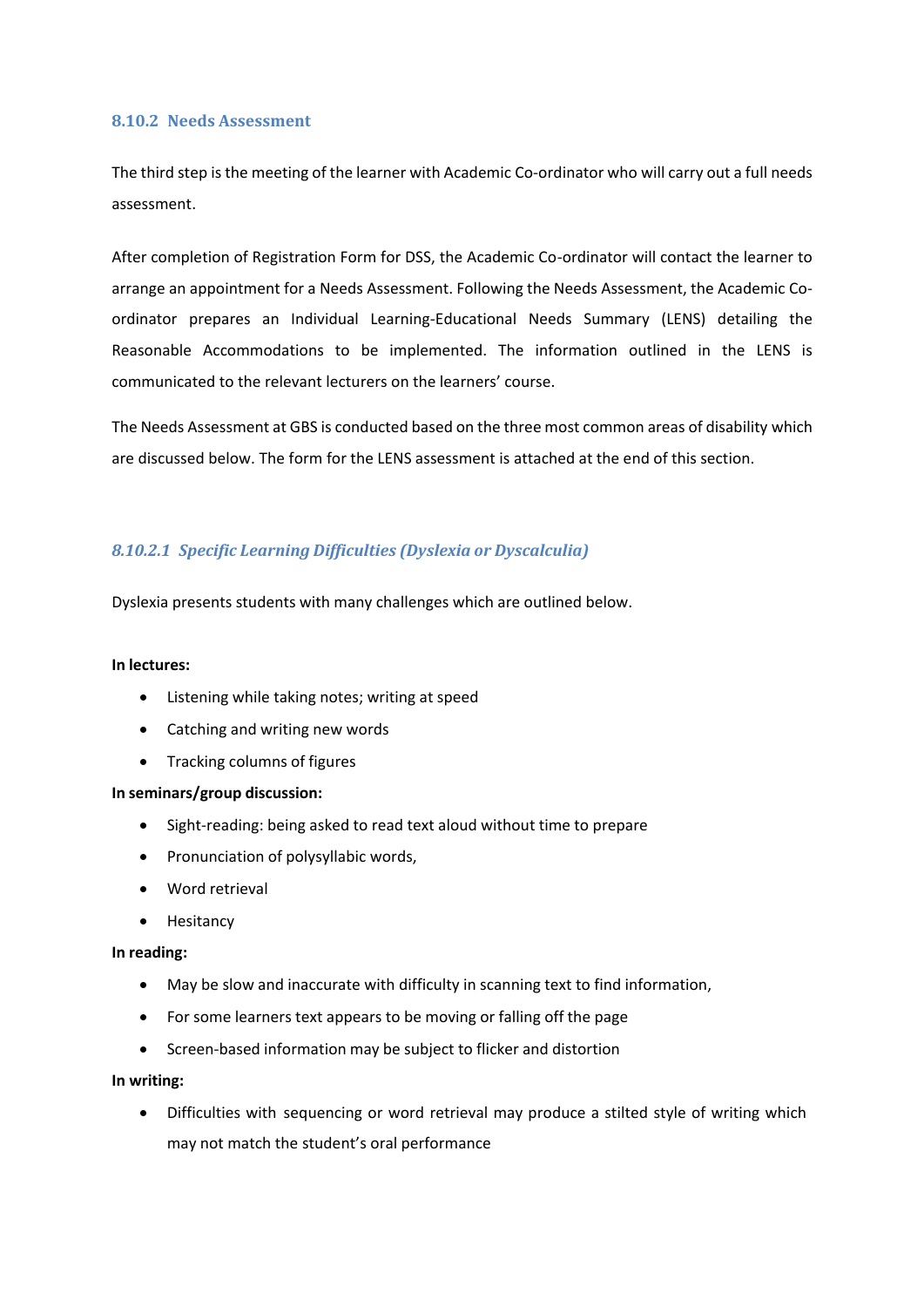- Unsophisticated language structures- in order to avoid grammatical errors, many dyslexic students adopt simplified language structures, which do not necessarily denote unsophisticated thinking
- Simplified vocabulary in order to avoid spelling errors, many dyslexic students adopt a simplified vocabulary when writing
- Repeated information or phrases which would not be detected by a spellchecker or by a student proofreading their own draft
- Other errors which may not be picked up by spell checkers including homophone substitutions, phonetic equivalents, incorrect word substitutions, and/or American spelling
- Omitted words or punctuation
- Excessive or misplaced punctuation
- Handwritten work may look messy and/or juvenile

#### **In exams:**

• Slow reading & writing speeds

#### **In other situations, outside formal teaching situations:**

- Difficulties in filling in forms, reading timetables and notices, following sequence of numbers in the library
- Poor short term memory

## *8.10.2.2 Hearing Impaired Learners*

The majority of learners with hearing loss in third-level education institutions will have mild to moderate hearing loss and use oral /aural (speaking /listening) methods as their main mode of communication.

Hearing-impaired learners may face many challenges which are outlined below.

#### **In Lectures, Seminars / Group Discussions:**

- Difficulties pronouncing some words or speech sounds
- The omission of word endings
- Failure to pay attention when spoken to
- Frequent observation of peers for a lead as to what to do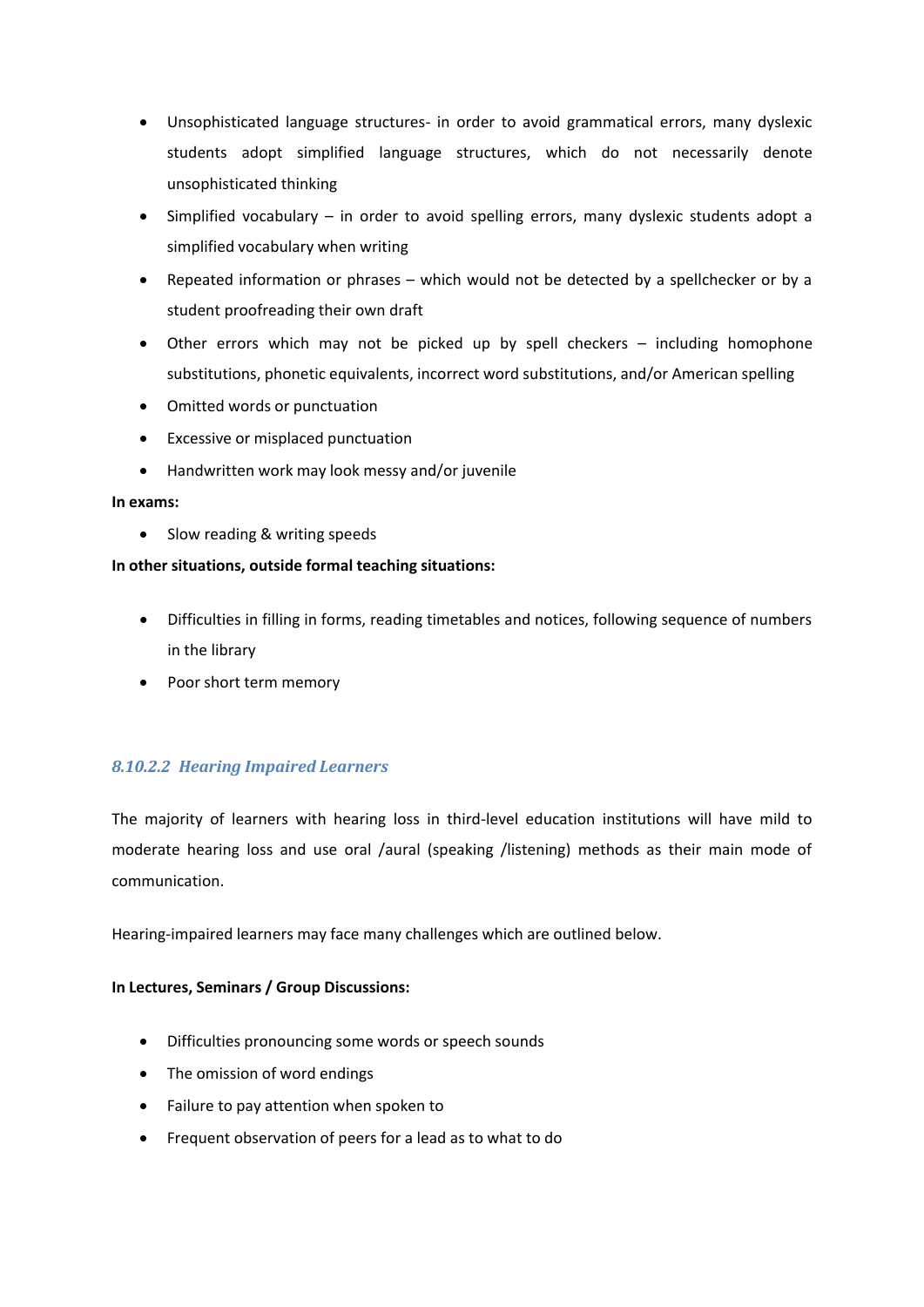- Giving incorrect answers to simple questions
- A high frequency in asking for repetition of words and sentences
- Intense face and/or lip watching
- Mispronunciation of some words/sounds
- Straining to watch a speaker
- Tiredness, a tendency to speak loudly and to have difficulty monitoring voice level
- Withdrawal from in-class activities

#### *8.10.2.3 Visually Impaired Learners*

Learners with visual impairment are described in Department of Education and Skills (DES) circulars as having a visual disability that is so serious as to impair significantly their capacity to see, thus interfering with their capacity to perceive visually presented materials such as pictures, diagrams and the written word. Some will have been diagnosed as suffering from such conditions as albinism, cataracts, congenital blindness, retinitis pigmentosa, etc. Most are described as requiring the use of low-vision aids. The category is not intended to include learners whose visual difficulties are satisfactorily corrected by the wearing of glasses and/or contact lenses. Most learners described as having a visual impairment are, in fact, partially sighted and can function in the school situation with the assistance of low-vision aids.

Learners with visual impairment may display comprehension difficulties such as:

- Having poor organisational skills
- Fail to complete assignments and experience difficulty staying on-task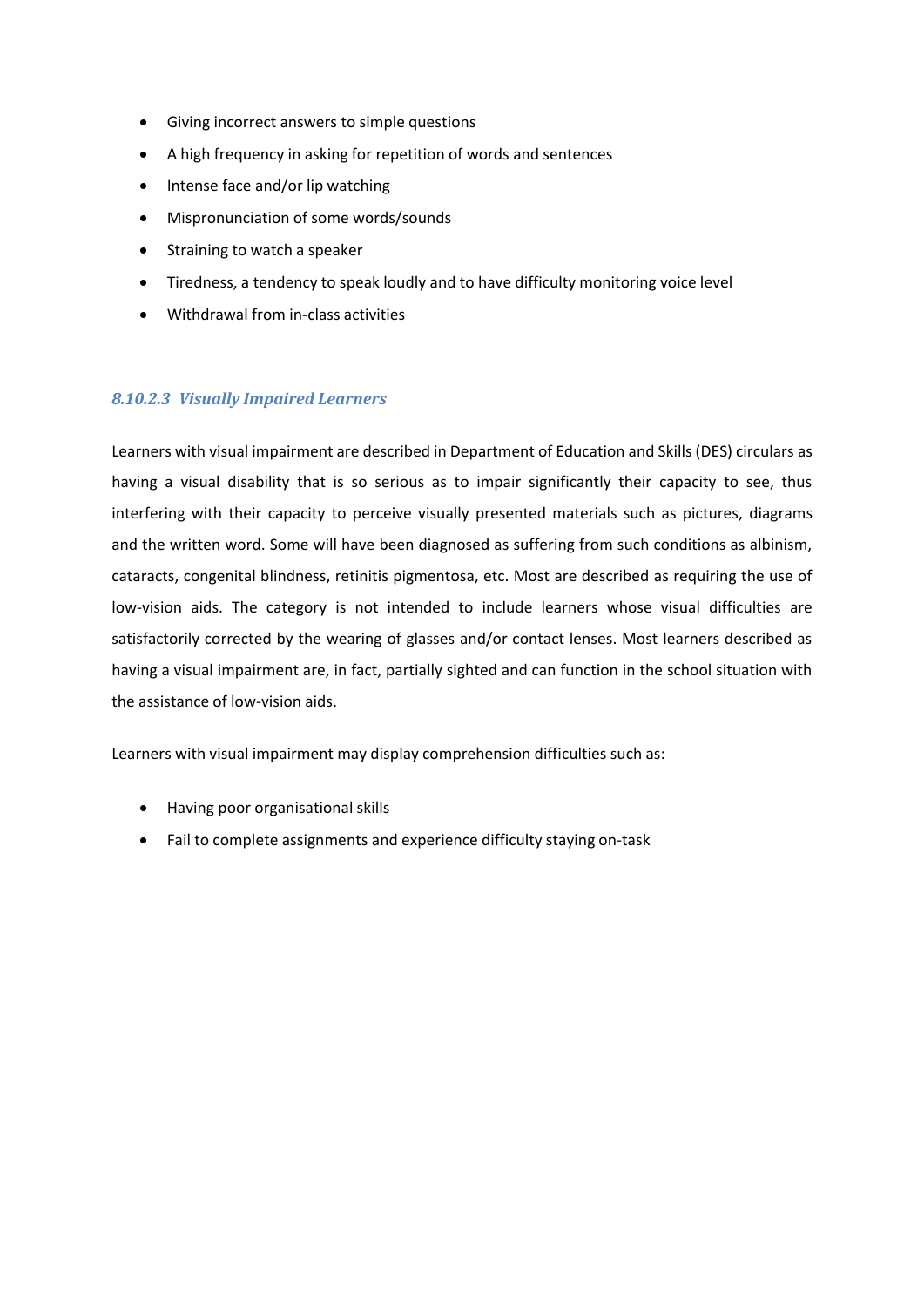

## **DISABILITY SERVICE LEARNING EDUCATIONAL NEEDS SUMMARY (LENS)**

| <b>Student Name:</b>                                                                                                                                                                                                                                                                                                                                                                                                                                                                                                                    |                     |  |  |
|-----------------------------------------------------------------------------------------------------------------------------------------------------------------------------------------------------------------------------------------------------------------------------------------------------------------------------------------------------------------------------------------------------------------------------------------------------------------------------------------------------------------------------------------|---------------------|--|--|
| <b>Student Number:</b>                                                                                                                                                                                                                                                                                                                                                                                                                                                                                                                  |                     |  |  |
| <b>Support Document Status:</b>                                                                                                                                                                                                                                                                                                                                                                                                                                                                                                         | Approved by Student |  |  |
| <b>Email Contact:</b>                                                                                                                                                                                                                                                                                                                                                                                                                                                                                                                   |                     |  |  |
| Course:                                                                                                                                                                                                                                                                                                                                                                                                                                                                                                                                 |                     |  |  |
| Disability:                                                                                                                                                                                                                                                                                                                                                                                                                                                                                                                             |                     |  |  |
| <b>Academic Co-ordinator:</b>                                                                                                                                                                                                                                                                                                                                                                                                                                                                                                           | Padraig Hynes       |  |  |
| <b>Date of Needs Assessment:</b>                                                                                                                                                                                                                                                                                                                                                                                                                                                                                                        |                     |  |  |
| Disclosure of a disability to the course<br>This document contains confidential information of a sensitive and personal nature. [Name of the student]<br>has given permission for this information to be shared with all teaching / administrative staff working with<br>her/him e.g. Head of Teaching & Learning, module leaders, and all guest lecturers.<br>This information must be reissued to relevant staff each semester. If you have any questions, please do not<br>hesitate to contact Academic Co-ordinator, Padraig Hynes. |                     |  |  |
| <b>Disability Service Interventions:</b>                                                                                                                                                                                                                                                                                                                                                                                                                                                                                                |                     |  |  |
|                                                                                                                                                                                                                                                                                                                                                                                                                                                                                                                                         |                     |  |  |
| <b>Examination Accommodation:</b>                                                                                                                                                                                                                                                                                                                                                                                                                                                                                                       |                     |  |  |
| <b>Adaptation to teaching and Learning Situations:</b>                                                                                                                                                                                                                                                                                                                                                                                                                                                                                  |                     |  |  |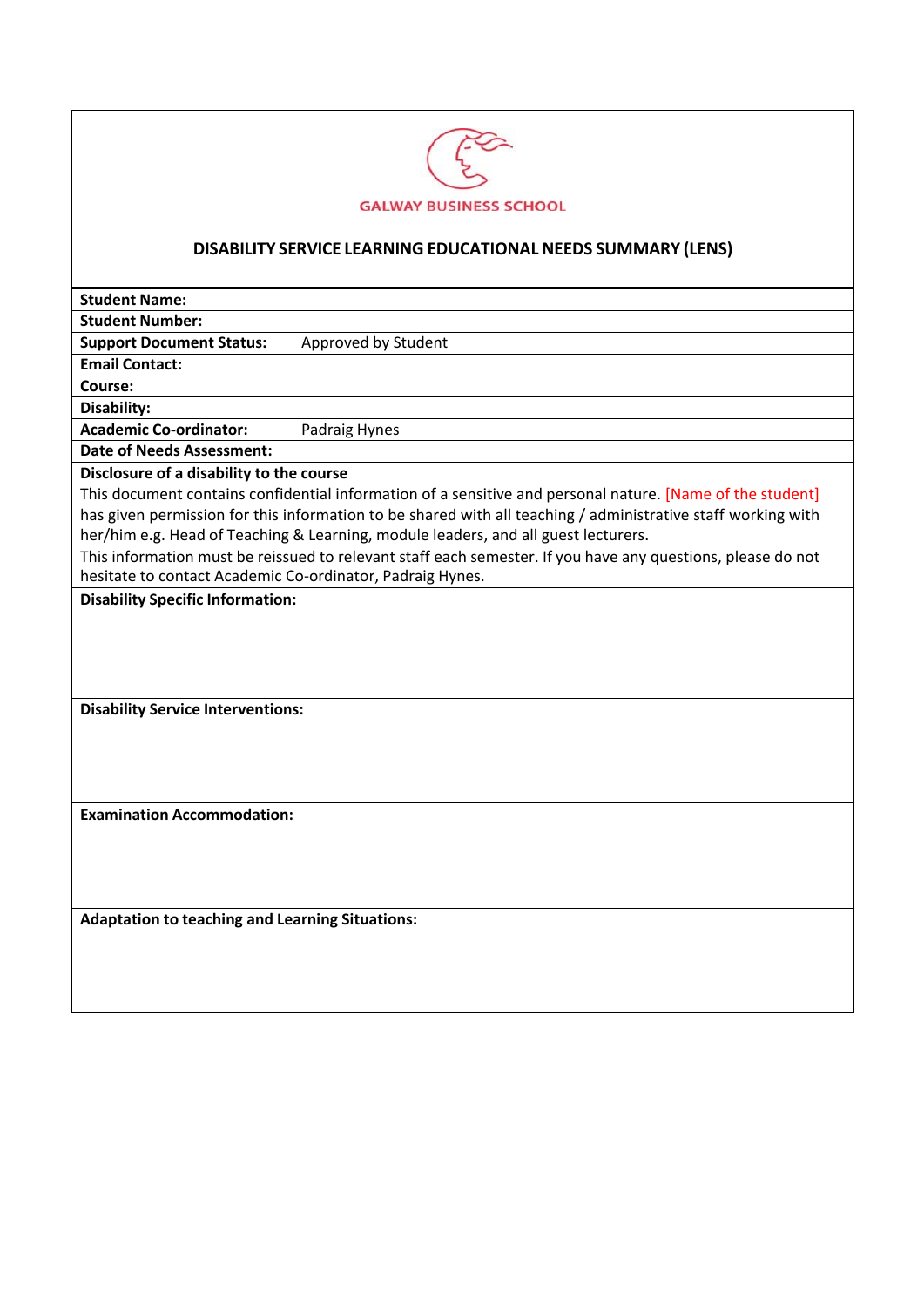#### **8.10.3 Reasonable Accommodation**

Standard Reasonable Accommodations identified through the Needs Assessment process by the Academic Co-ordinator are accommodations that alleviate a substantial disadvantage for learners with disabilities and/or significant ongoing illnesses. It is expected that the standard Reasonable Accommodations stated in the LENS report will be put in place. In cases where an RA cannot be applied and a specific rationale is provided, the non-standard decision route will apply.

#### *8.10.3.1 Assessment adjustments:*

The underlying principle here is that assessment should enable a student to demonstrate that he/she has achieved the required learning outcomes. It is therefore entirely possible that more than one mode of assessment might legitimately test the same learning outcomes. However, as a general rule of thumb, it is likely that what a student uses to minimise disadvantage when studying may also be helpful in assessment (e.g. large print format; speech to text software; screen reading software; taped material; human assistance etc.)

There are two main avenues to explore: firstly, the possibility of adjusting the assessment so that the student is not disadvantaged by reason of their disability; secondly, where the adjustment will not suffice, the possibility of offering an alternative mode of assessment. It is important that any proposed solution should not compromise academic standards, and it might be that in order to maintain standards then no adjustments are possible, reasonable or appropriate.

Examples of reasonable adjustments might include:

- allowing extra time (10 mins per hour)
- using large print format or assistive technology
- allowing breaks: students may need to relieve pain by moving around (e.g. Arthritis); they may need to eat or take medication (e.g. Diabetes), and students with fatigue stemming from their condition or from treatment may need rest breaks
- providing a different venue (where the use of assistive technology or breaks might be disruptive to other candidates)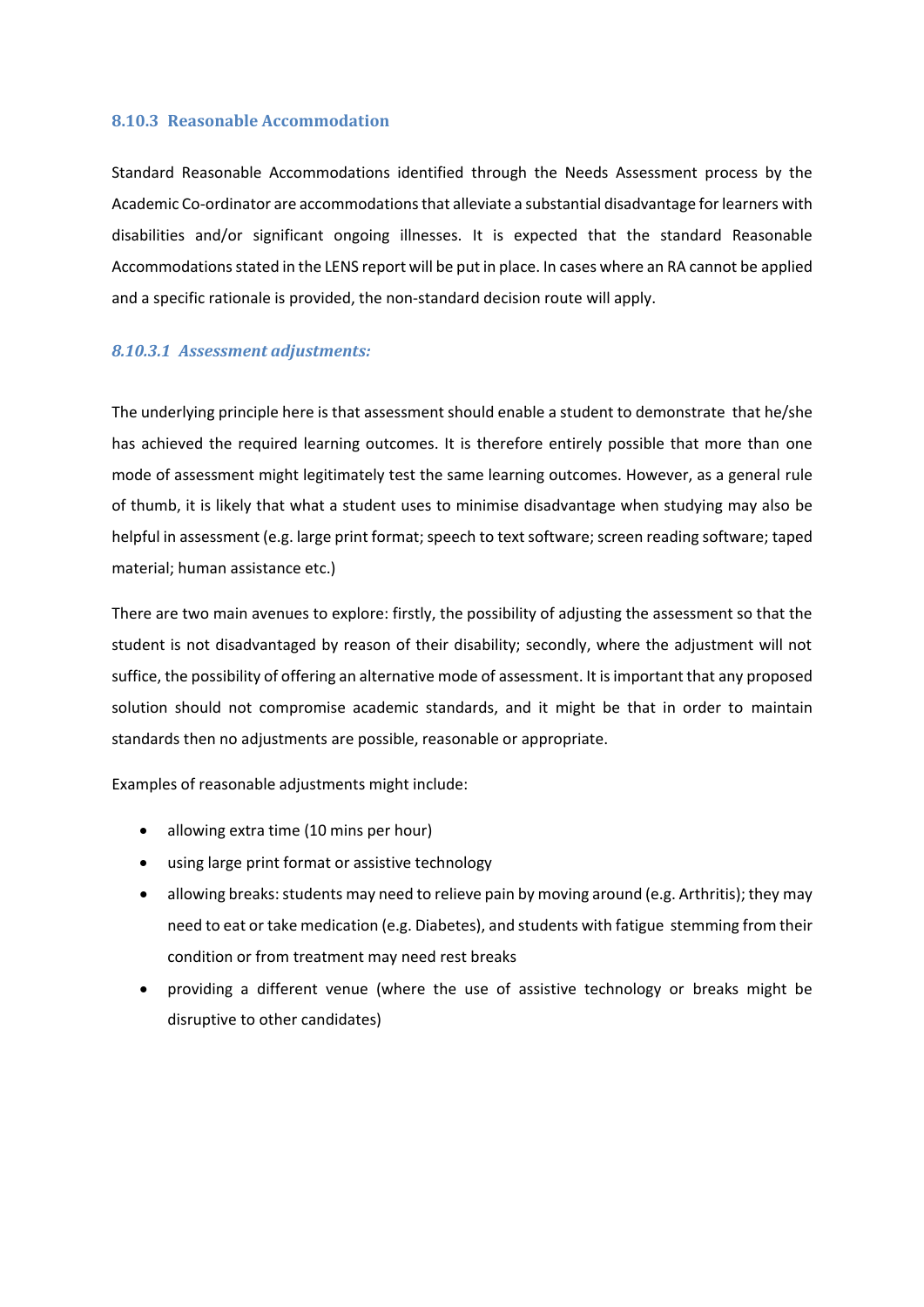## 8.11 **Learner Code of Conduct and Discipline**

#### **8.11.1 Introduction**

The mission of GBS is to transform lives and societies through education, research and innovation. By registering for a programme in GBS, a student undertakes to behave in a manner consistent with the achievement of this mission. This includes accepting the rights and responsibilities of membership of the GBS community. The purpose of this Learner Code of Conduct and Discipline is tofacilitate the maintenance of a safe and supportive environment for all members of this community.

All learners are required to observe this Code at all times within GBS, outside it if representing GBS, and on all other occasions when they are identifiable as learners of GBS. Observing this Code entails respecting the rights of others and showing them due courtesy and respect. Learners are alsorequired to observe all other regulations of GBS and to conform to all such regulations.

If this Code is breached, disciplinary procedures are normally invoked. This typically involves the initial notification of the issue to the Academic Co-ordinator, and potentially, the subsequent referralof the issue to the Disciplinary Committee itself. The Academic Co-ordinator will also inform the Registrar where the alleged breach concerns academic matters.

The Disciplinary Committee may not be initially notified in respect of a minor academic matter as the Lecturers and/or Academic Co-ordinator may deal with them. In this instance, the Registrar advises the learner of his or her right to have the matter referred to the Disciplinary Committee (if the learner waives this right, a penalty may be applied and the Academic Co-ordinator advised thereof). It should be noted where minor offences relate to plagiarism the GBS Academic Integrity andPlagiarism policy shall be invoked/or enforced.

Suspected criminal offences will ordinarily be referred to An Garda Síochána and/or the appropriate civil authorities for investigation in the first instance. In certain instances, GBS is obliged by law to report suspected criminal offences to An Garda Síochána. Any such report may be in addition to any investigation carried out by the school under this Code.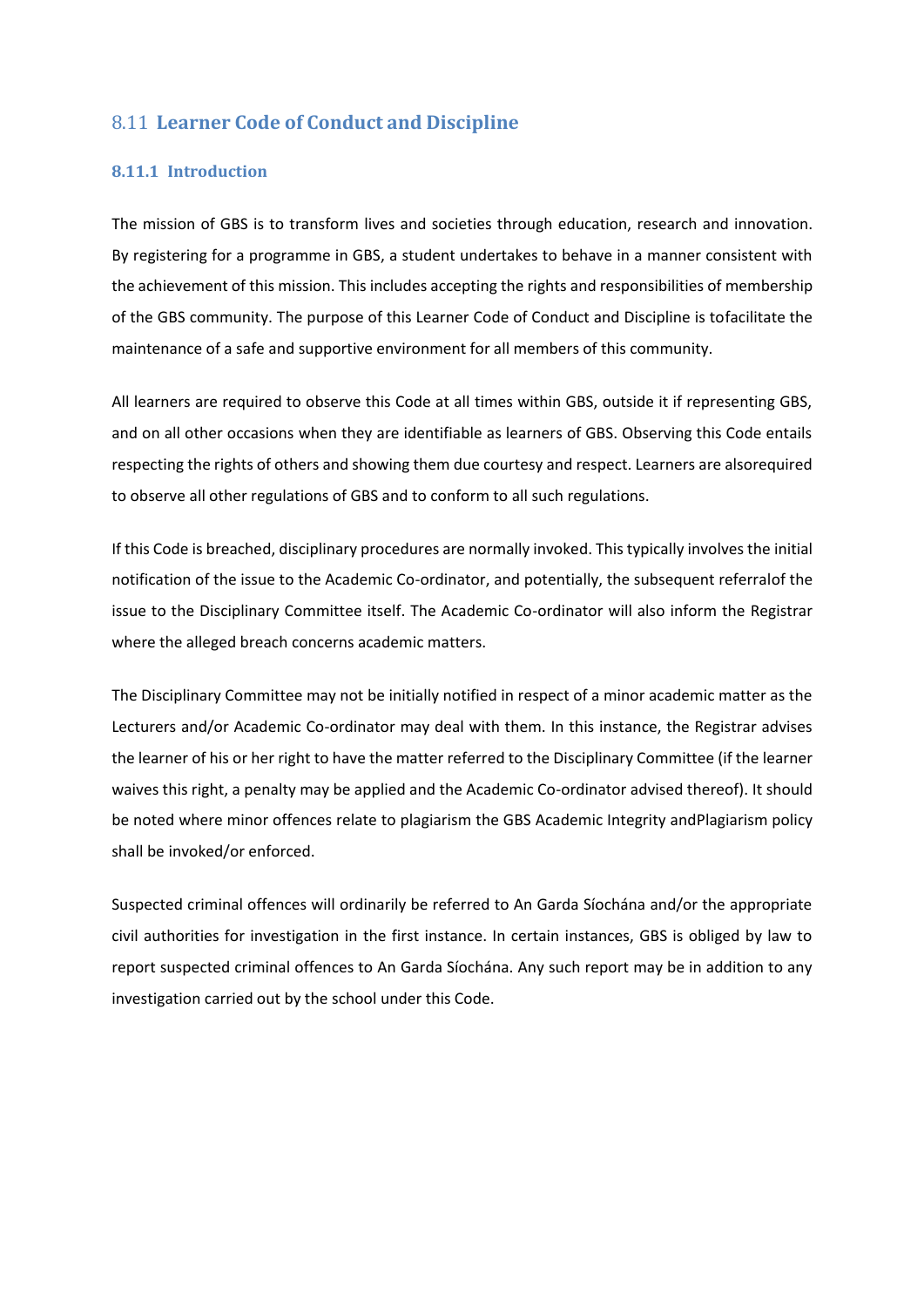#### **8.11.2 Responsibilities of learners**

Learners are expected to familiarise themselves with this Code, with all other relevant GBS regulations and with relevant GBS policies. With respect to these, learners should refer to the list of policies provided on the GBS Moodle.

Learners are bound by this Code even if they do not agree with its provisions or even if they fail to make themselves aware of its existence.

Where learners are working off campus in a host organisation, as part of the programme for which they have registered (e.g. on professional experience project) they are expected to familiarise themselves, and comply, with the relevant codes and regulations of those institutions or organisations. Such learners are also required to:

- Conduct themselves in such a way as not to bring themselves or GBS into disrepute.
- Respect the staff, property and activities of the host institution or organisation as they would the staff, property and activities of GBS.

GBS is entitled, but shall not be obliged to, investigate any complaint against a learner while on placement with a host institution or organisation and, if upheld, shall be entitled to impose a sanction under this Code similar to if the complaint was made while the learner was at GBS.

Learners are expected to comply with the law at all times.

Learners are expected:

- to participate in all academic activities associated with the programme for which they have registered
- to fulfil all the examination and assessment requirements associated with the programme for which they have registered
- to deal honestly and with integrity with all other members of the GBS community
- to acknowledge and respect the authority of all the staff of GBS in the performance of their duties and to co-operate with them accordingly .
- to respect the rights and dignity of all the members of GBS community, including fellow students, and of our neighbouring communities, and therefore to refrain from conduct liable to infringe their rights and dignity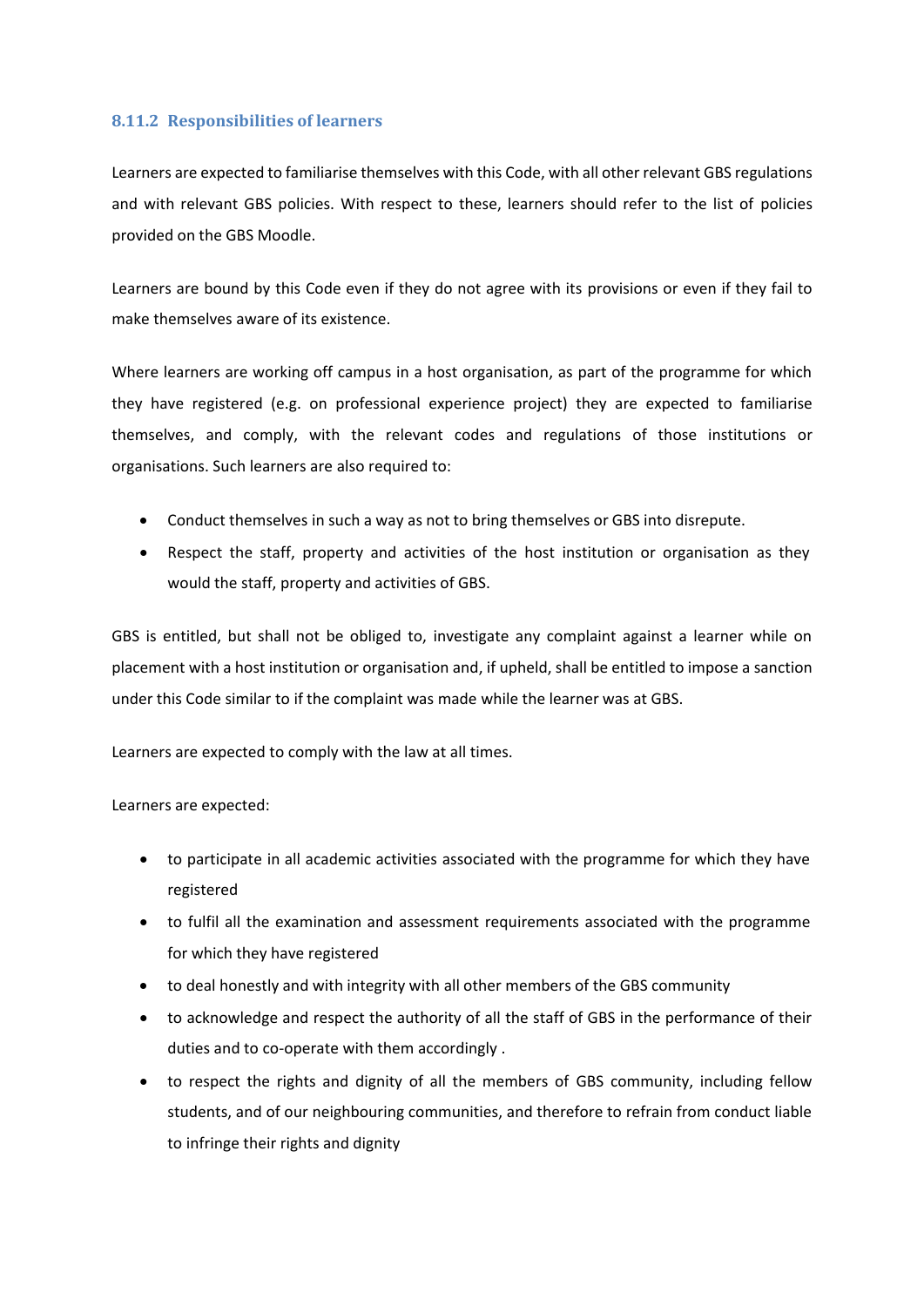• to maintain an awareness of what constitutes appropriate behaviour in GBS, when representing it or when identifiable as a member of it, and to behave accordingly.

#### **8.11.3 Offences**

As noted above, suspected criminal offences will ordinarily be referred to the civil authorities in the first instance.

Offences against this Code may broadly be described as:

- behaviour that obstructs GBS staff or learners in the performance of their duties relating to teaching, research, administration, disciplinary procedures or other activities
- behaviour that obstructs GBS learners in the pursuit of their studies
- behaviour that brings, or has the potential to bring, the GBS into disrepute

Breaches of this Code can arise irrespective of whether the behaviour takes place on or off campus.

Set out below is a non-exhaustive list of offences that may result in the initiation of disciplinary procedures under this Code.

- Plagiarism, or the use of unauthorised material during an examination, or other serious breaches of the Examination Regulations(learners should refer to the GBS Academic Integrity and Plagiarism policy)
- Research misconduct
- Failure to identify oneself on request to a member of staff and/or to produce a student card on request by a member of staff.
- Failure to advise the GBS of relevant addresses (home address and, if appropriate, study address).
- Furnishing false information to GBS with intent to deceive
- Forging, alteration or misuse of GBS documents, records or identity cards.
- Making false claims about academic or professional achievements to GBS or to a third party.
- Misrepresenting oneself as an agent of GBS.
- Unauthorised use of academic materials.
- Posting or distributing inappropriate advertising or other unsolicited materials.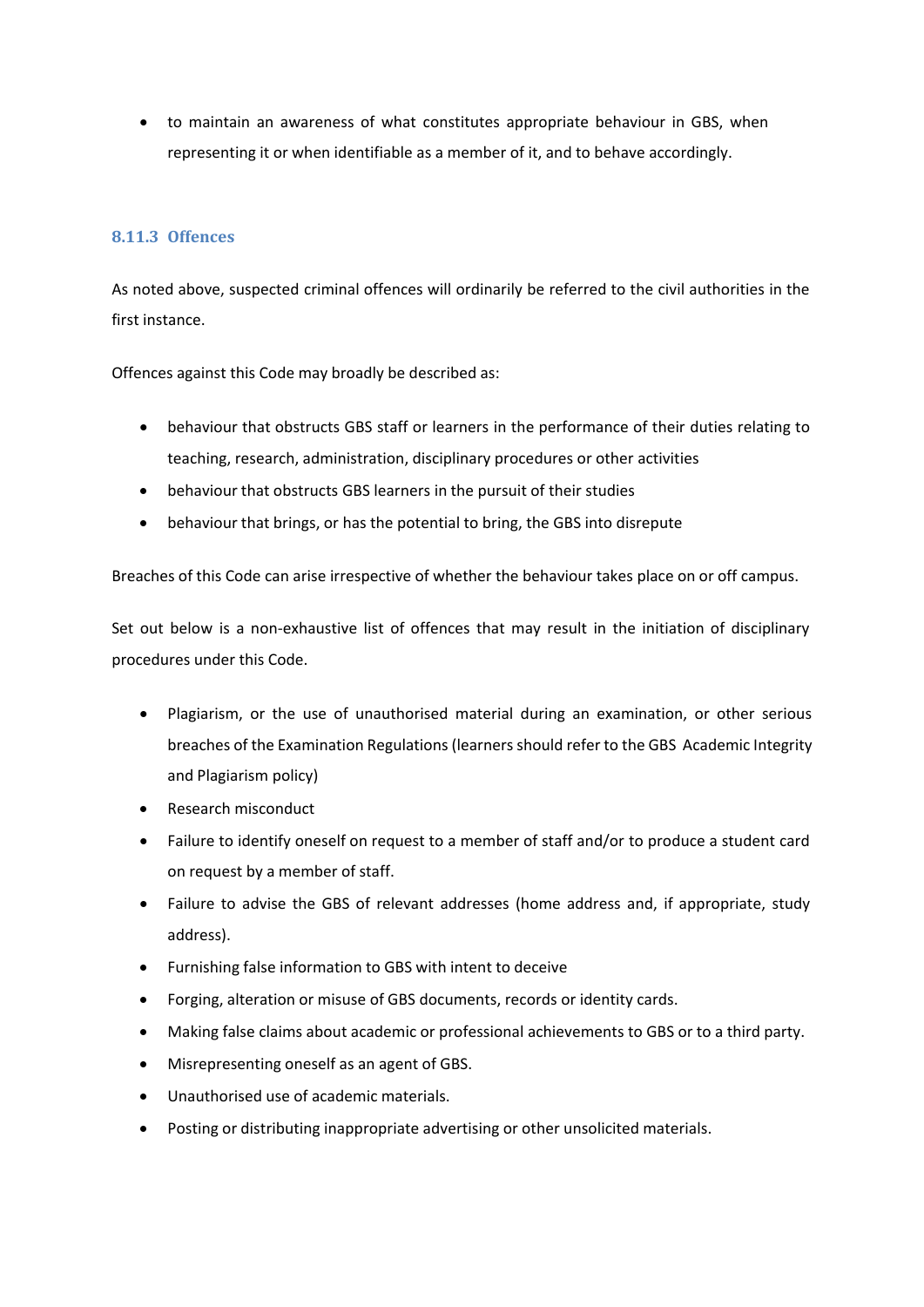- Failure to abide by such local GBS regulations as may relate to particular areas of the GBS (including, but not confined to, computing facilities, the Libraries, Campus Residences, sporting facilities, restaurants, car-parks and roadways).
- Failure to comply with any reasonable, oral or written, individual or collective instruction given by any staff member or agent of GBS in the performance of his or her duties, including an instruction to leave the campuses, or a specific area within a campus.
- Physical abuse of another person, whether actual or threatened.
- Verbal abuse of another person.
- Abusive electronic communication with others (e.g. by e-mail, text or on social media sites); this includes the making of abusive or false statements about GBS, its learners and/or staff.
- Bullying.
- Harassment including, but not confined to, sexual harassment.
- Stalking, whether carried out in person, by telephone, on-line or by any other means.
- Disorderly conduct, including conduct outside the campuses that would be likely to bring GBS into disrepute.
- Forcible occupation of GBS buildings or grounds.
- Littering.
- Destruction, damage, misuse or use without authorisation of GBS property, including Library materials or of private property on campus.
- Theft of GBS property, including Library materials, or theft of private property on campus.
- Possession of property in the knowledge that it has been stolen or misappropriated by another.
- Fraud, misapplication or gross negligence in relation to GBS funds or property.
- Unwarranted interference with the GBS's safety equipment, firefighting equipment, security systems or alarm systems.
- Refusal to evacuate rooms or buildings on hearing the fire alarm.
- Knowingly making false reports about the existence of fires, bombs or other dangers.
- Setting of fires.
- Possession of firearms, other weapons, any item that might be construed as being a weapon, or explosives, or possession of a dangerous substance.
- Abuse of alcohol or other substances on campus
- Smoking in GBS buildings.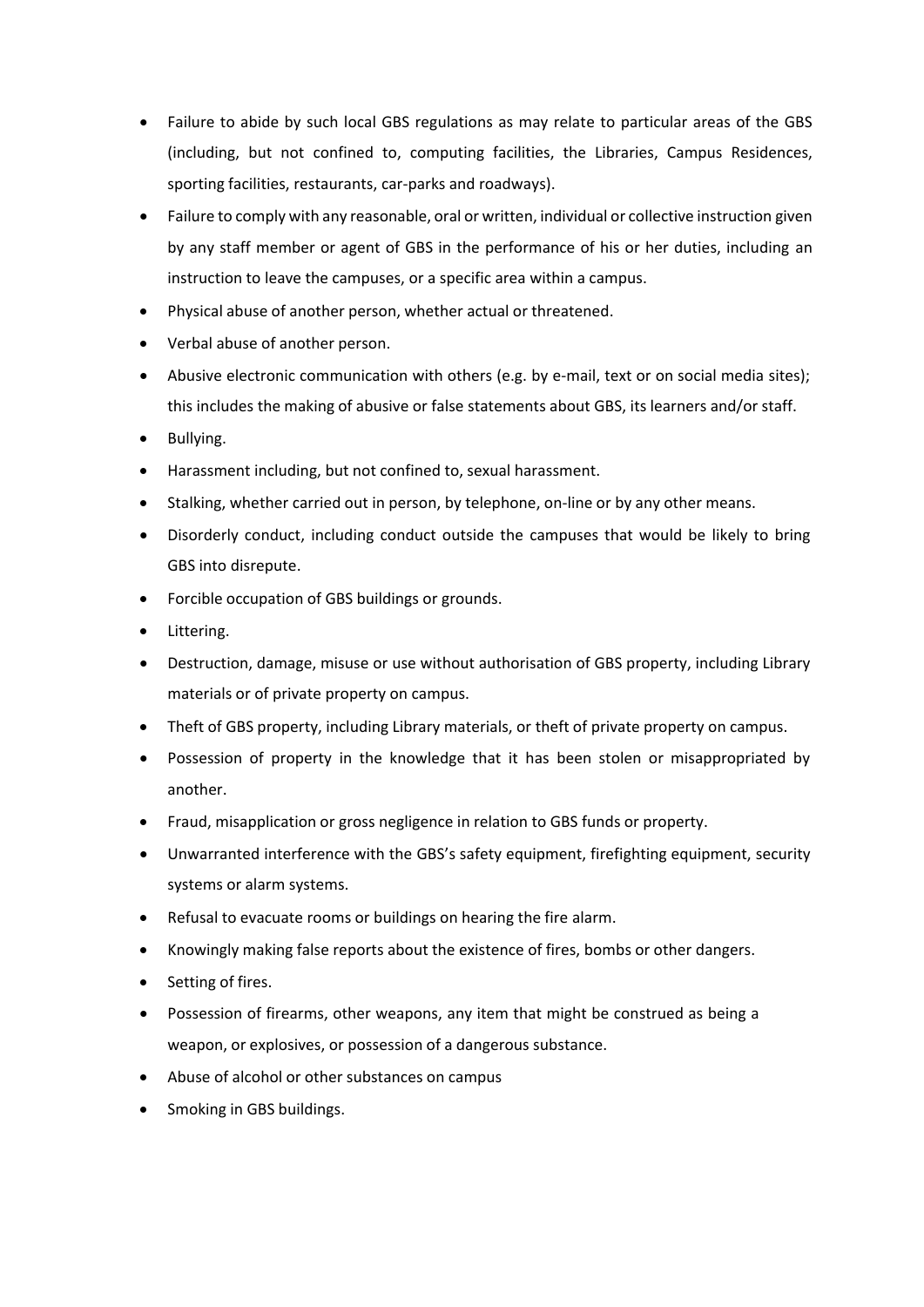- Dealing in, or using, drugs, alcohol, firearms, other weapons, or explosives, contrary to the law.
- Making false, frivolous, malicious, mischievous or vexatious complaints.
- Intimidation of witnesses involved in a disciplinary hearing.
- Refusal to comply with the disciplinary procedures of the GBS or with penalties imposed after due process.
- Encouraging or inciting others to breach this Code.
- Conduct that interferes, or is likely to interfere with, the administration or the good order of GBS.
- Any activity, whether committed on or off campus, which adversely impacts, or is likely to adversely impact, the reputation of GBS, its learners or members of staff.

#### **8.11.4 Reporting an offence**

In most cases complaints should be made under this Code by completing the Learner Complaint Form and submitting it, with supporting evidence as necessary, to Academic Co-ordinator.

#### **8.11.5 Preliminary Hearings**

In certain cases, as determined by the Academic Co-ordinator, learners will be invited to attend a preliminary hearing with the Academic Co-ordinator, at which he/she will be invited to address the complaint/allegation against him/her. The purpose of the preliminary hearing is to afford the learner an opportunity to respond to the complaint/allegation and to afford the Academic Co-ordinator an opportunity to form an opinion on the seriousness of the case. The Academic Co-ordinator will outline the complaint/allegation made against the learner and ask them to accept or reject the complaint/allegation. It is also an opportunity for minor complaints under this Code to be addressed without the requirement for a meeting of the Disciplinary Committee. Preliminary hearings will only usually be scheduled where the complaint/allegation made is minor in nature.

In advance of the preliminary hearing, the learner will be provided with details of the complaint/allegation made against them.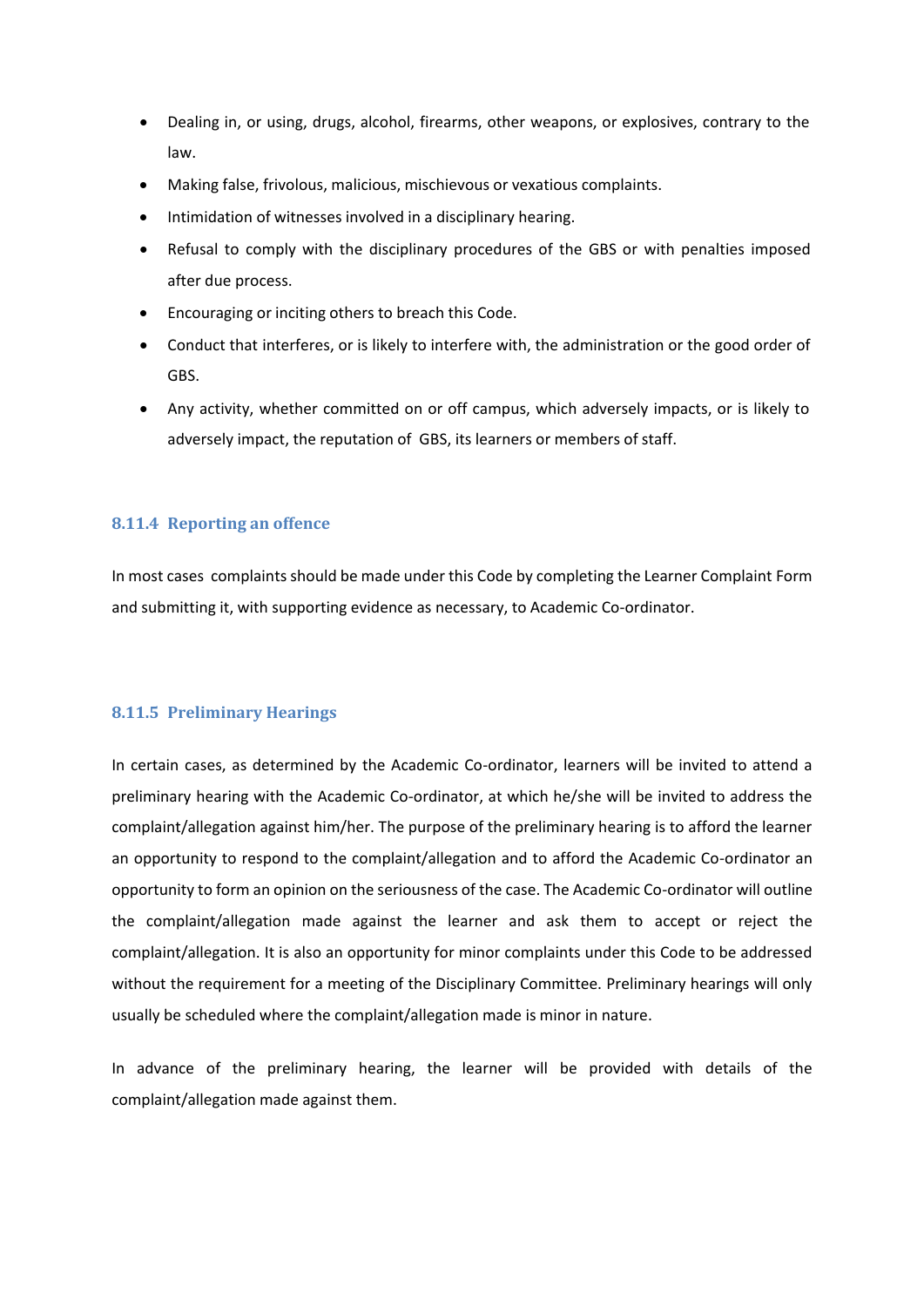At the preliminary hearing, the learner will be invited to respond to the complaint/allegation and to provide any other information they consider relevant.

A learner has the right in the course of, or following, the preliminary hearing to request that the complaint/allegation be referred to a Disciplinary Committee for investigation and determination.

A learner is entitled to be accompanied to a preliminary hearing by a fellow student or a relative.

The options available to the Academic co-ordinator following the preliminary hearing are as follows:

- $\triangleright$  Dismiss the complaint/allegation with no further action.
- $\triangleright$  Conclude the process by agreeing with the learner some form of remedial action will be taken (e.g. issuing a written apology).
- $\triangleright$  Conclude the process following an admission by a learner and issue a formal warning to the learner, which, if deemed appropriate, is then placed on their learner file.
- ➢ Refer the complaint/allegation to the Disciplinary Committee, without making any findings on the complaint/allegation.

The outcome of the preliminary hearing shall be confirmed in writing to the learner.

A summary of Preliminary Hearing outcomes will be provided by the Academic Co-ordinator in writing to the Disciplinary Committee in advance of every Committee meeting.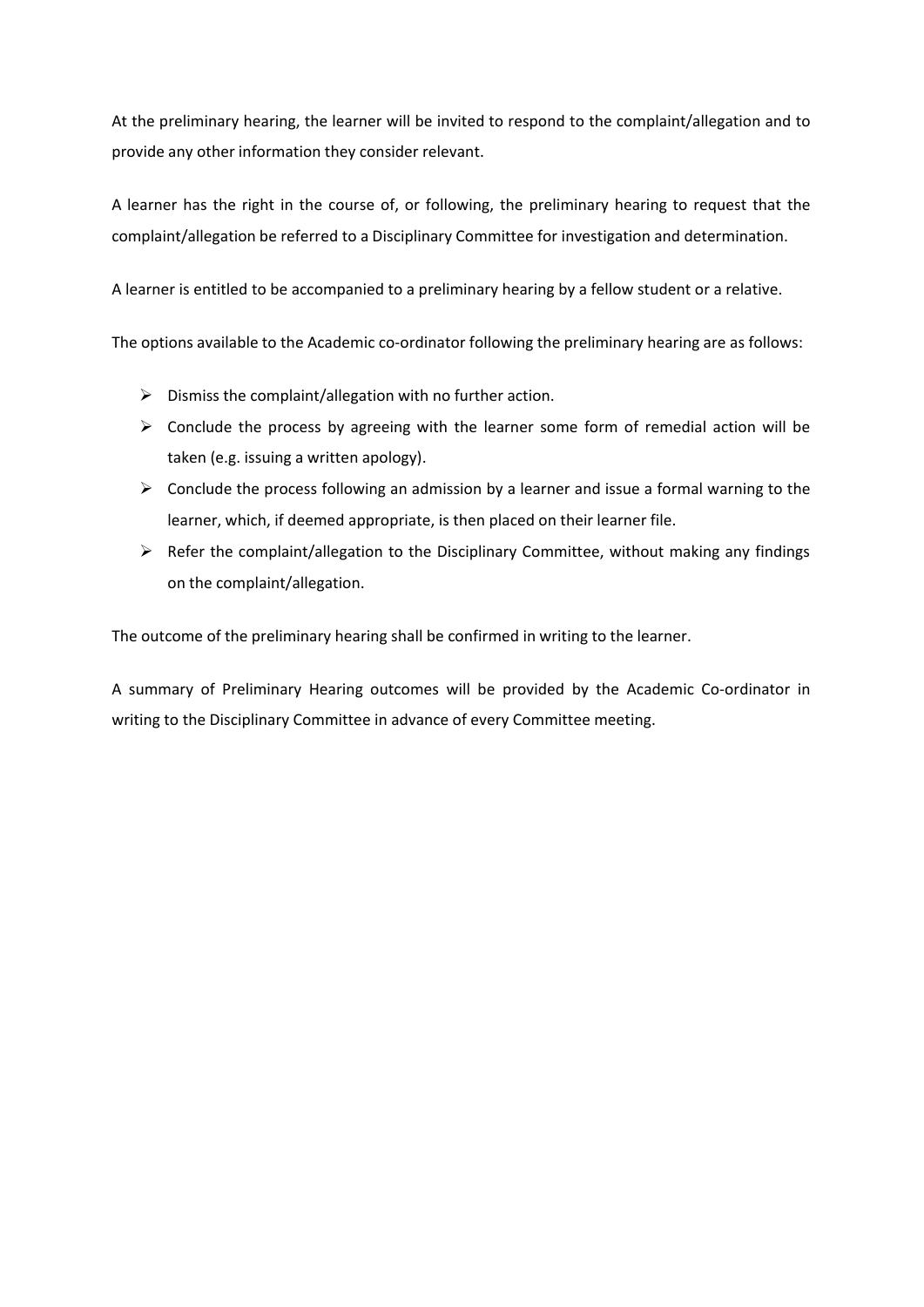

#### **LEARNER COMPLAINT FORM (on the basis of Learner Code of Conduct and Discipline)**

Please submit the completed form to Academic Co-ordinator by email to: [Padraig@gci.ie](mailto:Padraig@gci.ie) as soon as possible after you have observed a possible breach of the Code. If possible, the form should be submitted electronically. **Details of the Complainant Name: Student Number: Student Number: Student Number: Telephone number:**  $\vert$  **Email Address: SECTION A: Broad Indication of Type of Offence Alleged Indicate as appropriate** Academic offence (breach of examination regulations, plagiarism, other) Fraud/misrepresentation Anti-social behaviour Bullying/associated activities **Other** (specify): **SECTION B: Details of the Alleged Offence** Date on which alleged offence was observed Location at which alleged offence was observed Name of other witness, if any and if known Name(s) of learner(s), if known ID number(s) of Learner(s), if known **SECTION C: Evidence** Do you have material evidence to support your complaint? **Yes No** If yes, please provide it. If it is in electronic form, please email it along with this form. If it is not in electronic **form, please submit it to Padraig Hynes (Academic co-ordinator) or indicate where it may be accessed. Evidence may take the form of (tick as appropriate)** Academic transcripts Details of programme academic structure Documentation detailing prior communication with learner Photograph CCTV recording Other (specify) **Signed:** ……………………………………… **Date:** …………………………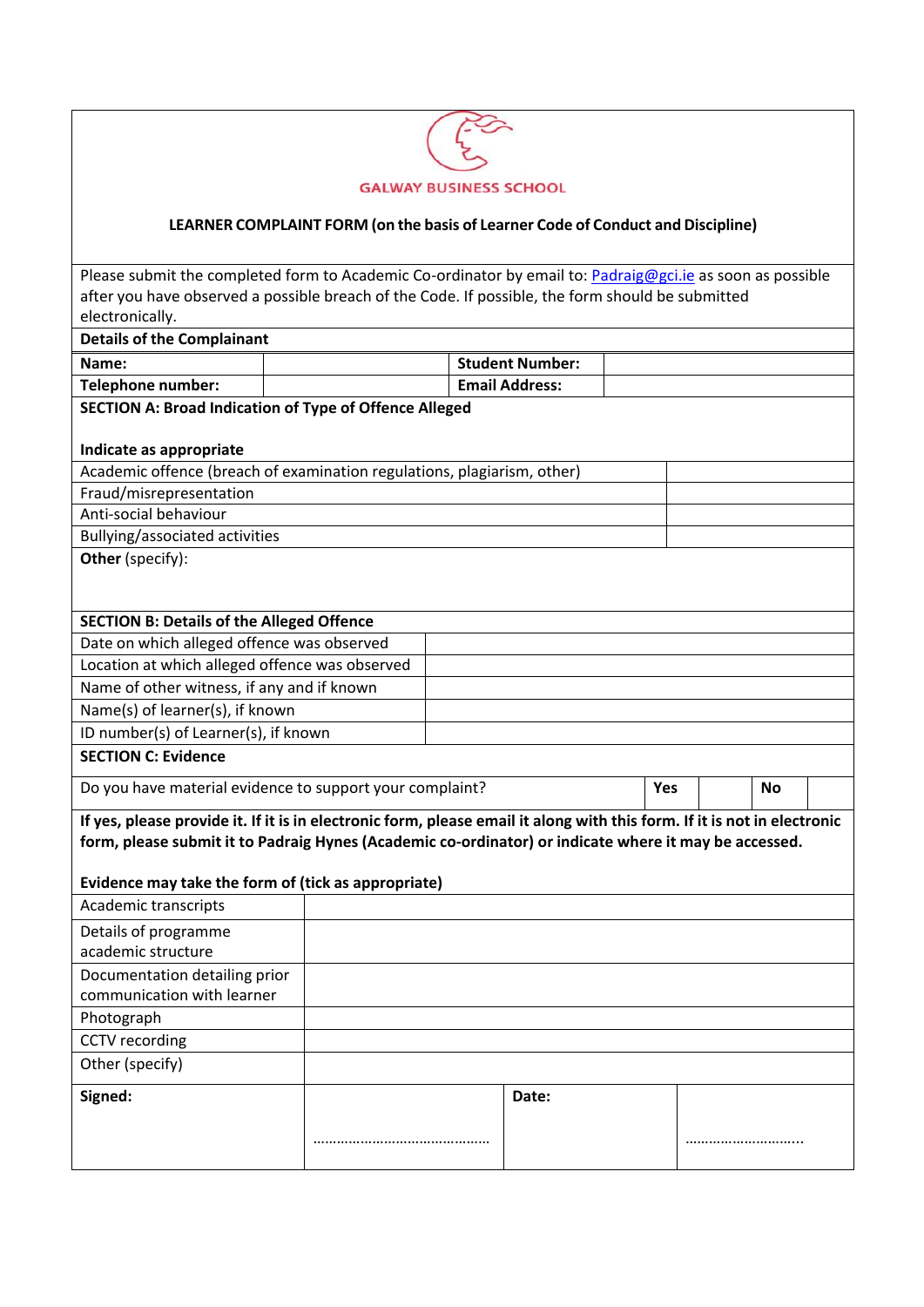## 8.12 **Disciplinary Commitee**

GBS strives to maintain the highest academic and social standards and expects students and staff to be treated with respect at all times. Learners who are in breach of any of the regulations may be asked to present themselves to the Disciplinary Committee. This Committee will decide on anappropriate course of action after hearing the events as outlined by both the offender and prosecutor. Some examples of a learner breaching the regulations include plagiarism, cheating in exams and disorderly conduct.

#### **8.12.1 The Chair of the Disciplinary Committee**

The Chair of the Disciplinary Committee will be an appropriately senior and experienced member of academic staff, nominated by the Registrar and approved by the Managing Director for a period of not less than three and not more than five years. The Chair of the Disciplinary Committee is responsible for:

- receiving a summary of Preliminary Hearing outcomes from the Academic Co-ordinator in advance of every Committee meeting
- receiving all complaints against learners under this Code referred to the Committee by the Academic Co-ordinator
- determining whether or not a complaint received against learners under this Code should be referred to An Garda Síochána, if it has not already been referred
- referring complaints under this Code for investigation and determination by the Disciplinary Committee
- deciding to recommend the suspension of a learner as outlined in section 2.1 below
- ensuring that, where necessary, the Learner Complaint Form and any supporting evidence are made available via the Academic Co-ordinator
- liaising closely with the Academic Co-ordinator to ensure streamlined procedures and streamlined maintenance of records
- ensuring that there is follow-up with relevant members of staff, in respect of penalties imposed, to ascertain that these penalties are actually implemented
- attending meetings of the Disciplinary Committee and working with the Academic Coordinator to prepare documentation for this committee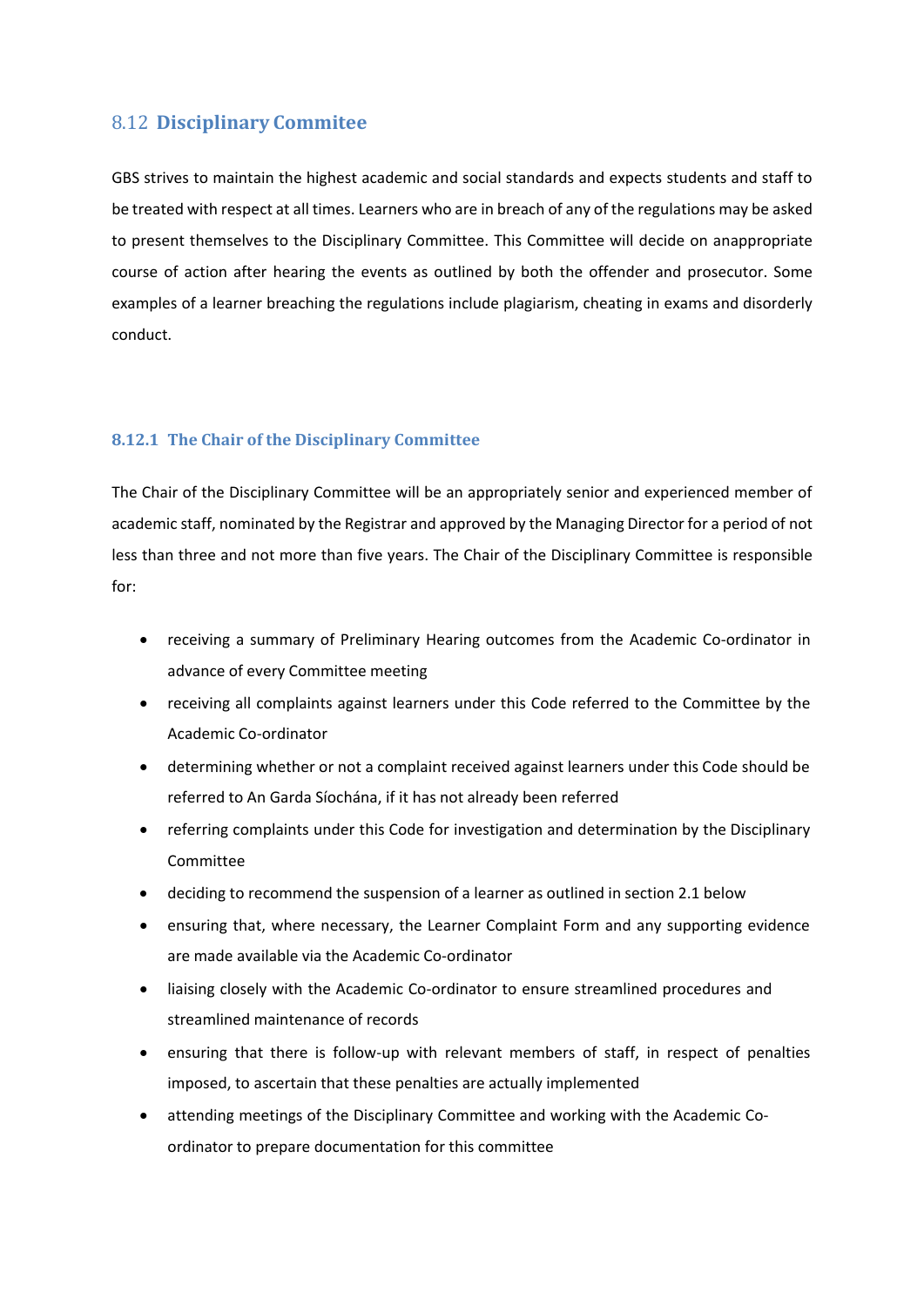#### *8.12.1.1 Suspension Recommendations*

The Chair may recommend to the Registrar the suspension of a student pending the outcome of a disciplinary process. The suspension will be for no longer than is necessary to investigate any allegations against the learner or for no longer than is otherwise reasonable while any disciplinary process concerning the learner is ongoing. The arrangements relating to any suspension shall be confirmed in writing. While suspended, learners must not visit any GBS' premises or contact any member of staff or GBS learner unless authorised to do so by the GBS. Suspension of this kind is not a disciplinary sanction and does not imply that any decision has been made about the allegations made against the learner. Any decision to suspend a learner will be made by theManaging Director.

#### **8.12.2 The Disciplinary Committee: membership and meetings**

The membership is as follows:

- The Chair
- One member of academic staff nominated by the Registrar
- Registrar
- CEO

Every effort should be made to ensure gender balance and appropriate diversity in terms of the membership.

The minimum term of office for the Chair and the academic representatives will normally be three years; the maximum will normally be five years. Membership by these individuals will, where possible, be on a staggered basis to ensure continuity of expertise. The quorum for any meeting of the Disciplinary Committee isfour members. Substitution of representation on the DisciplinaryCommittee by members other than the Chair is not permitted. No member of the Disciplinary Committee may be present at a meeting in which he or she is personally involved.

The Academic Co-ordinator is not a member of the Disciplinary Committee and does not have a vote. He or she is responsible for ensuring the arrangements for meetings, notifying all parties concerned of these arrangements, drafting the minutes and other relevant documentation, and presenting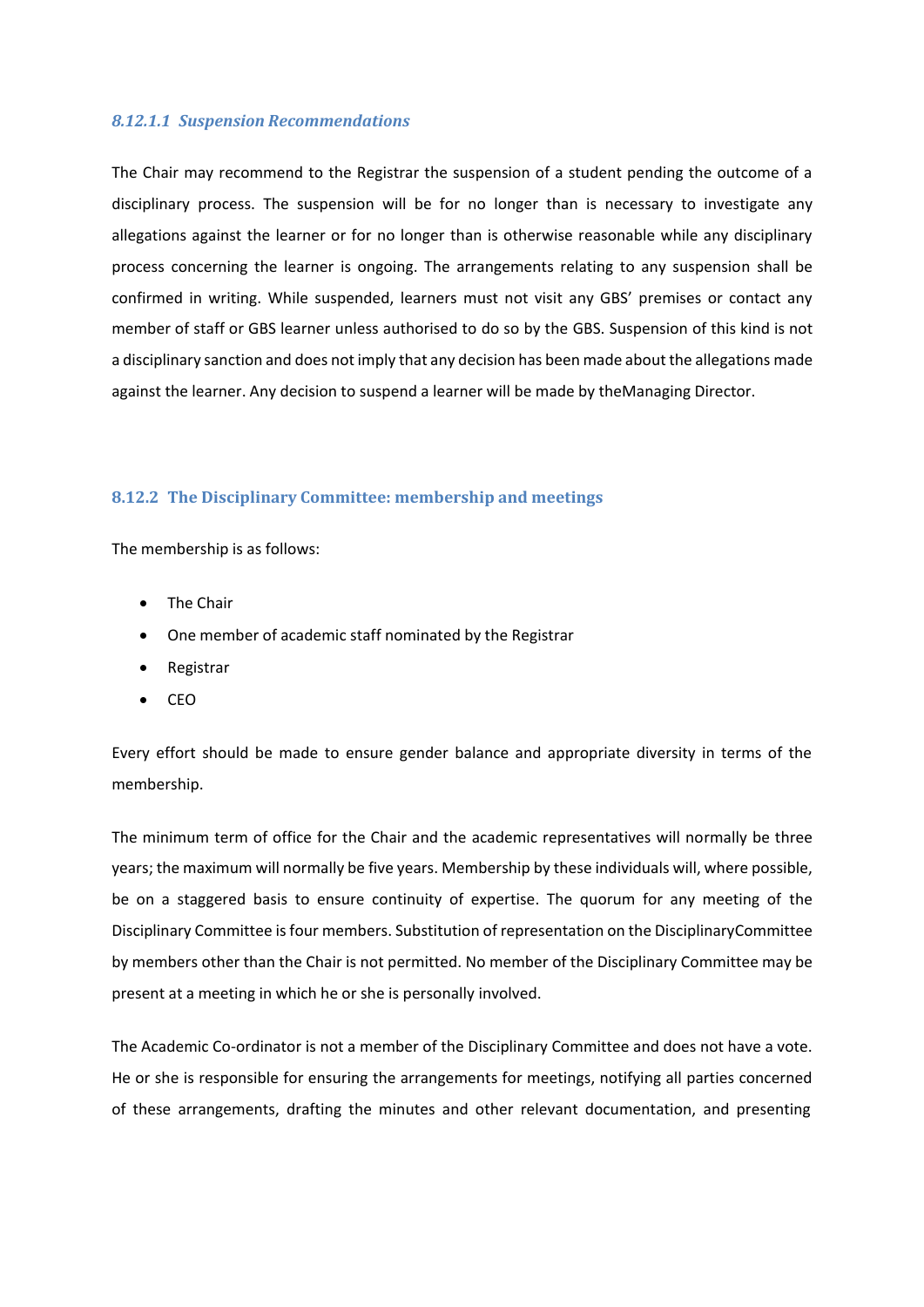documentation on cases to the Disciplinary Committee in consultation with the Chair where necessary, and notifying all parties concerned of the outcomes of meetings.

The Academic Co-ordinator will ensure that a letter is given in person to the learner charged with an offence under this Code or will send it to his or her home or study address, as appropriate. A copy of the letter will also be e-mailed to the learner at their email address, on the same day that it is posted.The letter will be given or sent to the learner at least five days before the meeting. It will contain the date, time and location of the meeting, the name(s) of the complainant(s) and any witnesses who will attend the hearing. Details of the complaint/allegation made against them and copies of any documents that will be relied upon at the meeting will also be contained in the letter.

A learner is entitled to be accompanied to a Disciplinary Committee meeting by a fellow student or a relative. In certain cases, at the discretion of the Disciplinary Committee, a learner may be permitted to bring a legal representative to the meeting, in which case, the Committee may also request the attendance of a legal representative.

If a learner facing a complaint/allegation wishes to adduce extenuating circumstances, or make a counter-accusation, this should normally be done in writing to the Academic Co-ordinator, before the meeting. Furthermore, should the student wish to do so, he/she can make written submissionsto the Disciplinary Committee via the Academic Co-ordinator in advance of the meeting.

Meetings will take place as required. Every effort will be made to ensure that meetings take place as soon as reasonably practicable after the learner is notified of the complaint/allegation against them.

#### *8.12.2.1 The Disciplinary Committee: procedures relating to meetings*

The meetings of the Disciplinary Committee always take place in private and written minutes of all such meetings shall be recorded. The minutes of the meeting must be approved by the Chair and the other members of the Committee before being signed off by the Chair.

Meetings will be convened by the Chair via the Academic Co-ordinator. All meetings must be notified to all members, electronically, a minimum of five working days in advance, and documentation must be made available to members, electronically, at this point also.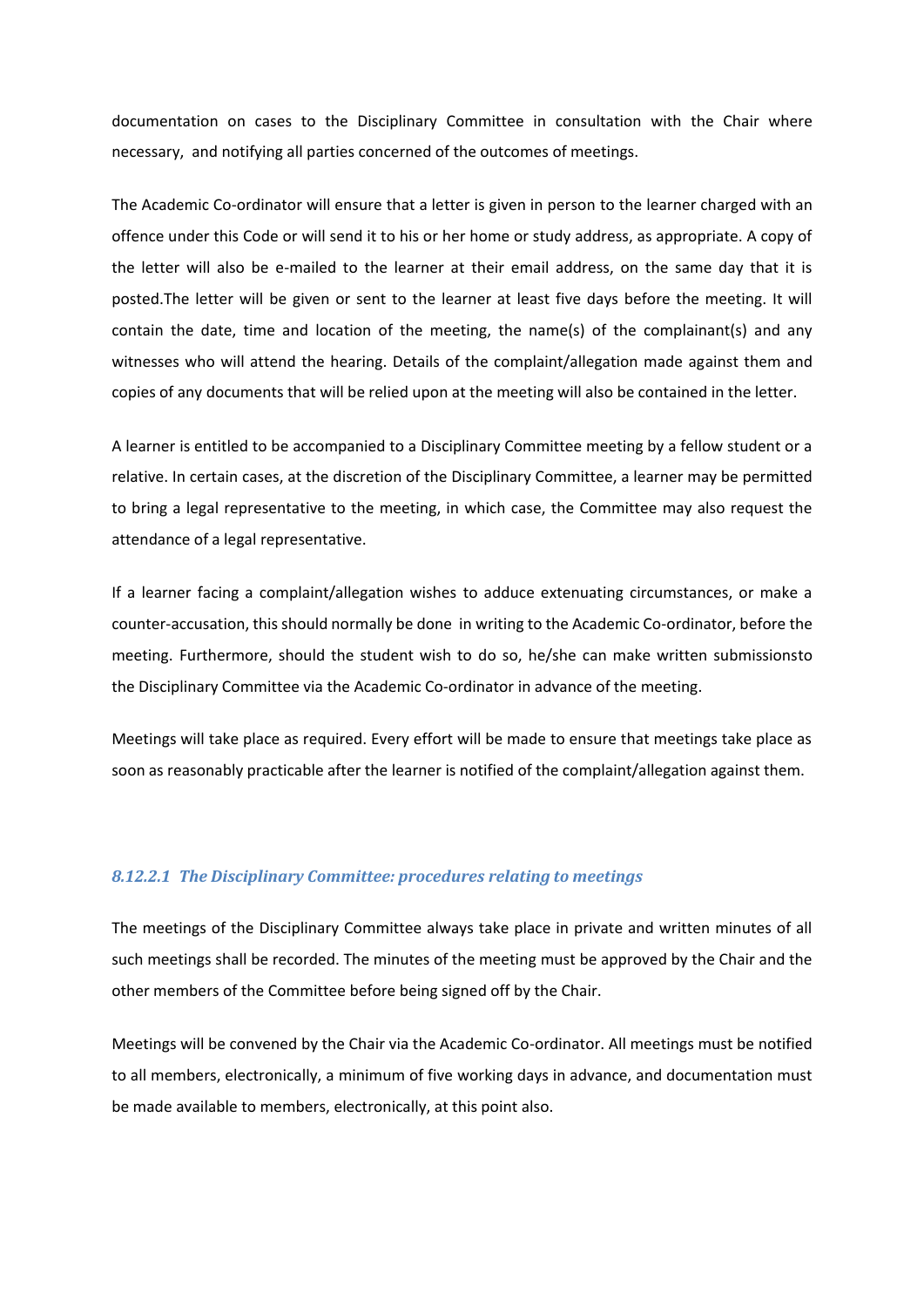The proceedings are ordinarily conducted through the Chair. Questions may be submitted, through the Chair, by a learner or by a witness. The Chair may put these questions to the party at whom they are directed. The Chair is responsible for ensuring that the proceedings are conducted in an appropriate and respectful manner and that no person intervenes in any way that could cause offence to another. The Chair may permit cross-examination of witnesses by a learner or his/her representative where considered appropriate and necessary.

When adjudicating on each case, the Committee will hear from:

- the complainant, or a representative, or a relevant member of staff, as appropriate
- the learner charged with an offence and, where appropriate, his/her representative
- any witnesses called by the learner
- any person the Committee considers might be of assistance in enabling it to come to a decision

The learner may be accompanied to the meeting as outlined previously. The learner's representative shall be given the opportunity to make submissions to the Committee but shall not be permitted to give evidence on the learner's behalf.

If the learner is not available to attend a meeting asscheduled, he orshe may request an adjournment; however, the Chair of the Disciplinary Committee will decide whether or not to grant the adjournment.

If the learner does not attend a meeting as originally scheduled or as rescheduled, the proceedings may be conducted in his or her absence.

If a case involves more than one learner, each learner will be called before the Disciplinary Committee individually.

All decisions made by the Disciplinary Committee shall be made by a simple majority. In the case of a tied vote, the Chair (or his/her nominee) shall have a casting vote.

The decision of the Disciplinary Committee shall be communicated in writing and delivered by email or by post to the learner concerned.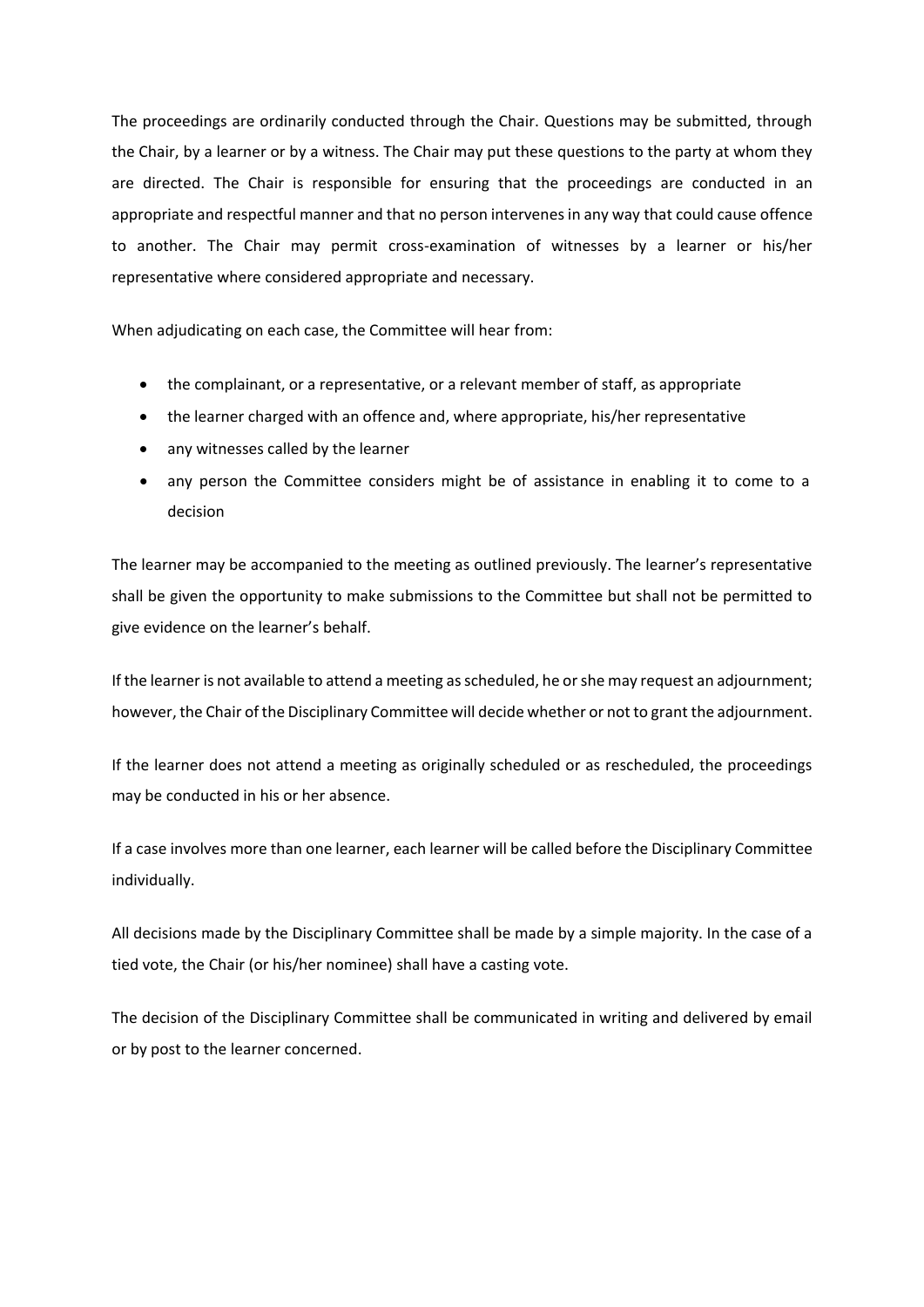The Registrar shall submit an annual report to CEO and Programme Board, outlining the number and type of breaches that occurred, categorising them into types of breach and seriousness of breach indicating the types of penalties imposed per type/breach.

The proceedings and details of learner disciplinary cases are private and confidential and where learner disciplinary data is reported to Programme Board or CEO it is done on an anonymised basis. However, in certain circumstances, GBS may need to communicate decisions made under this Code to staff members where it is deemed necessary or appropriate for the effective administration of the disciplinary process.

## **8.12.3 Penalties**

The types of penalties for offences which can be imposed by the Disciplinary Committee include:

- Caution
- Reprimand
- Fines
- An order for the reparation of any damage or loss caused either to the GBS or any of its members of staff, learners or members of the public
- Suspension from some academic exercises
- Suspension from all academic exercises
- Exclusion from library, computer and/or other GBS facilities for a period of time
- Prohibition from access to the school or parts of the school
- Failure in respect of an element of assessed work
- Reduction in marks for an element of assessed work
- Failure in respect of examination
- Reduction in marks for an examination
- Withholding of an award or of examination results
- Suspension from GBS for a period of time or until such time as any requirements specified by the GBS have been met
- Expulsion from the GBS

All penalties which have implications for the learner's academic record shall be checked with the Registrar, before being communicated to any relevant party, to ensure that the consequences for the academic record will be consistent with the intentions of the Disciplinary Committee.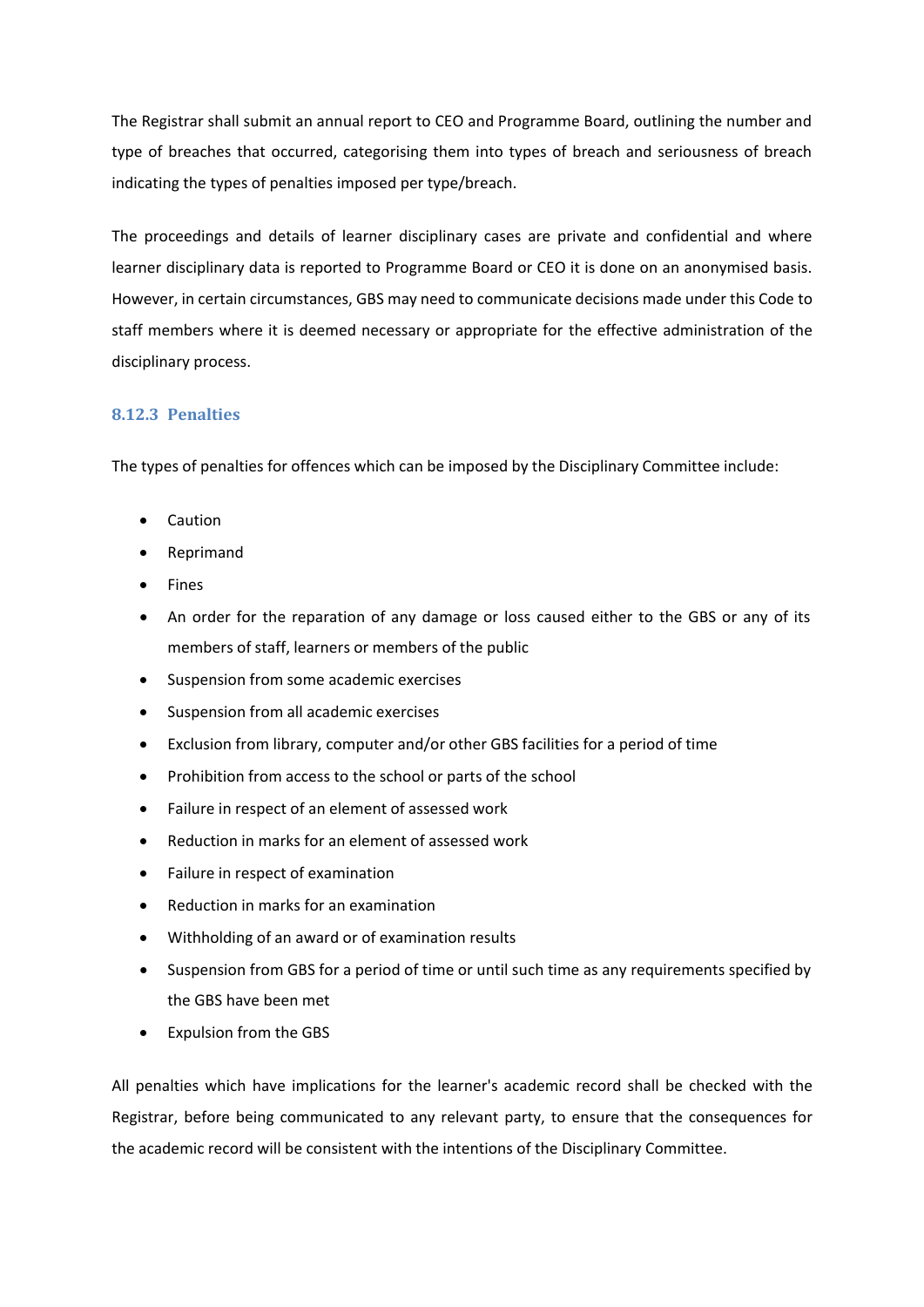A learner who has been fined may request, in exceptional circumstances, the substitution of a nonmonetary penalty, and such a request will be considered by the Disciplinary Committee.

The penalty imposed will be communicated to the Registrar and the Chair of the relevant Programme Board as a matter of course, within three days of the hearing. In cases in which another member of staff needs to be notified, the penalty will be communicated to him/her also, within the same timeframe. In cases in which another party – such as a complainant who is a member of the local community – needs to be notified, this should be done by the relevant GBS staff.

If a Progression and Awards Board involving the relevant student is held before the outcome of the decision of the Chair of the Disciplinary Committee or of the Disciplinary Committee is known, the Chair of the Disciplinary Committee may instruct the Registrar to withhold the learner's examination results until the outcome is known and, where necessary, to amend the results in the light of the outcome.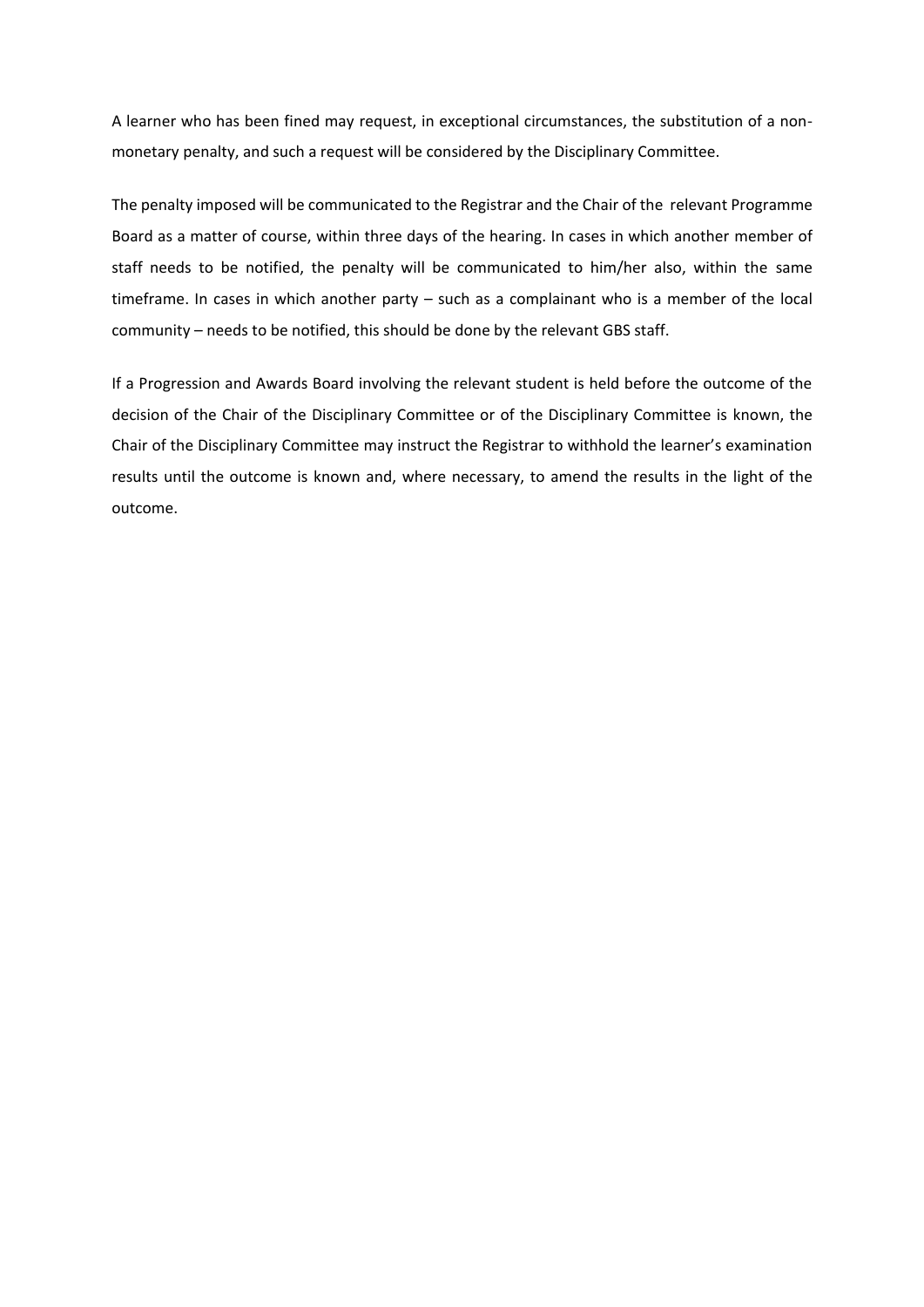## 8.13 **Disciplinary Appeals Committee**

Decisions of the Disciplinary Committee may be appealed by a learner to the Disciplinary Appeals Committee.

A learner has the right to appeal a decision of the Disciplinary Committee on the following grounds:

- there is new evidence or evidence which was, for good cause, not presented to the Disciplinary Committee which might reasonably have resulted in a different decision;
- there were procedural irregularities (including administrative errors) such as might give rise to reasonable doubt as to whether the Disciplinary Committee would have reached the same decision had they not occurred;
- the evidence considered by the Disciplinary Committee did not support the findings made by the Disciplinary Committee;
- the penalty imposed by the Disciplinary Committee was unreasonable or disproportionate considering all the circumstances of the case.

It is at the absolute discretion of the Chair of the Disciplinary Appeals Committee to decide that there are reasonable grounds for an appeal to proceed.

A learner who exercises his right of appeal shall be required to submit his grounds of appeal in writing by completing the Disciplinary Appeals Committee form within 7 working days from the date of issue of the Disciplinary Committee's decision. If an extension to this period of time is required, the learner must request this in writing from the Chair of the Disciplinary Appeals Committee, via the Academic Co-ordinator. The decision as to whether or not to allow an extension is taken by the Chair of the Disciplinary Appeals Committee and a request will only be considered if a student's inability to meet the 7 working days deadline is due to circumstances beyond their control and if not granting it would likely result in an injustice to the student concerned. The maximum extension allowed is a further 7 working days period.

The Disciplinary Appeals Committee is comprised of:

- The Chair External
- One appropriately senior and experienced member of academic staff who has formerly been a member of the Disciplinary Committee
- One other appropriately senior and experienced member of academic staff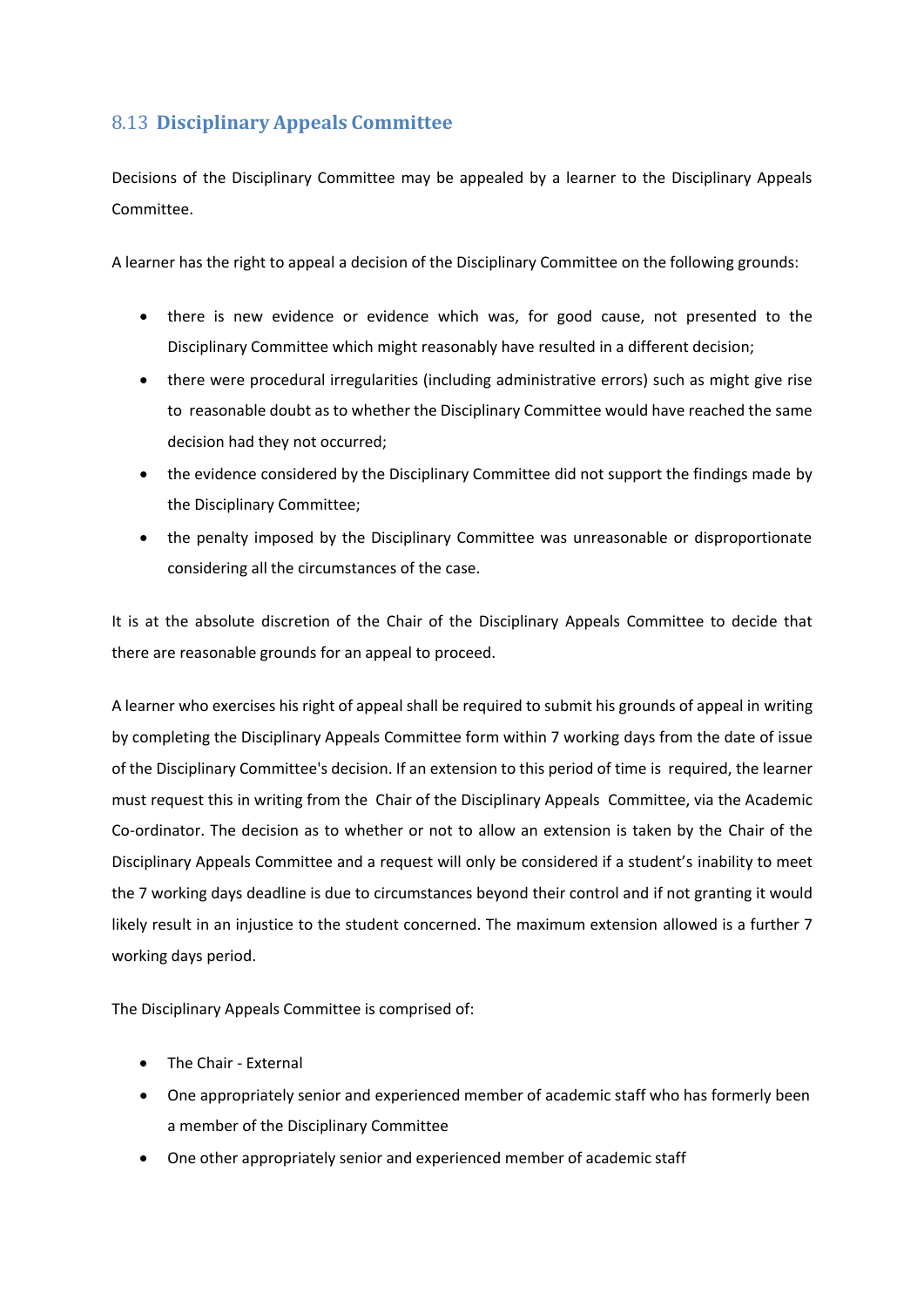#### • One Learner Representative

No current member of the Disciplinary Committee may be a member of any Disciplinary Appeals Committee. The Chair of the Disciplinary Appeal Committee shall be an External Academic Advisor.

The Secretary to the Disciplinary Appeals Committee shall be appointed by the Registrar. He or she is not a member of the Disciplinary Appeals Committee and does not have a vote. He or she is responsible for making the arrangements for meetings, notifying all parties concerned of these arrangements, drafting the minutes and other relevant documentation, preparing if necessary and presenting documentation on cases to the Committee in consultation with the Chair of the Disciplinary Appeals Committee, and notifying all parties concerned of the outcomes of meetings.

The Secretary to the Appeals Committee will ensure a letter is given in person to the learner who has lodged an appeal under this Code or will send it to his or her home or study address, as appropriate. A copy of the letter will also be e-mailed to the learner, on the same day that it is posted, to their email address. The letter will be given or sent to the learner at least five days before the meeting. It will contain the date, time and location of the appeal meeting.

The meetings of the Disciplinary Appeals Committee will always take place in private. The Disciplinary Appeals Committee may call any witnesses whose evidence appears to the Committeeto be necessary to resolve questions raised by the appeal.

A written record of all Disciplinary Appeal meetings shall be made. The minutes of the meeting must be approved by the Chair and the other members of the Committee before being signed by the Chair.

A learner is entitled to be accompanied to a Disciplinary Appeals Committee meeting by an officer of a fellow student or a relative. In certain cases, at the discretion of the Disciplinary Appeals Committee, a learner may be permitted to bring a legal representative to the meeting, in which case, the Committee may also request the attendance of a legal representative.

Decisions of the Disciplinary Appeals Committee shall be taken by a simple majority and in the event of a tie; the Chair of the Disciplinary Appeals Committee shall have a casting vote. A record of all meetings conducted by the Committee shall be made by the Secretary of the Appeals Committee.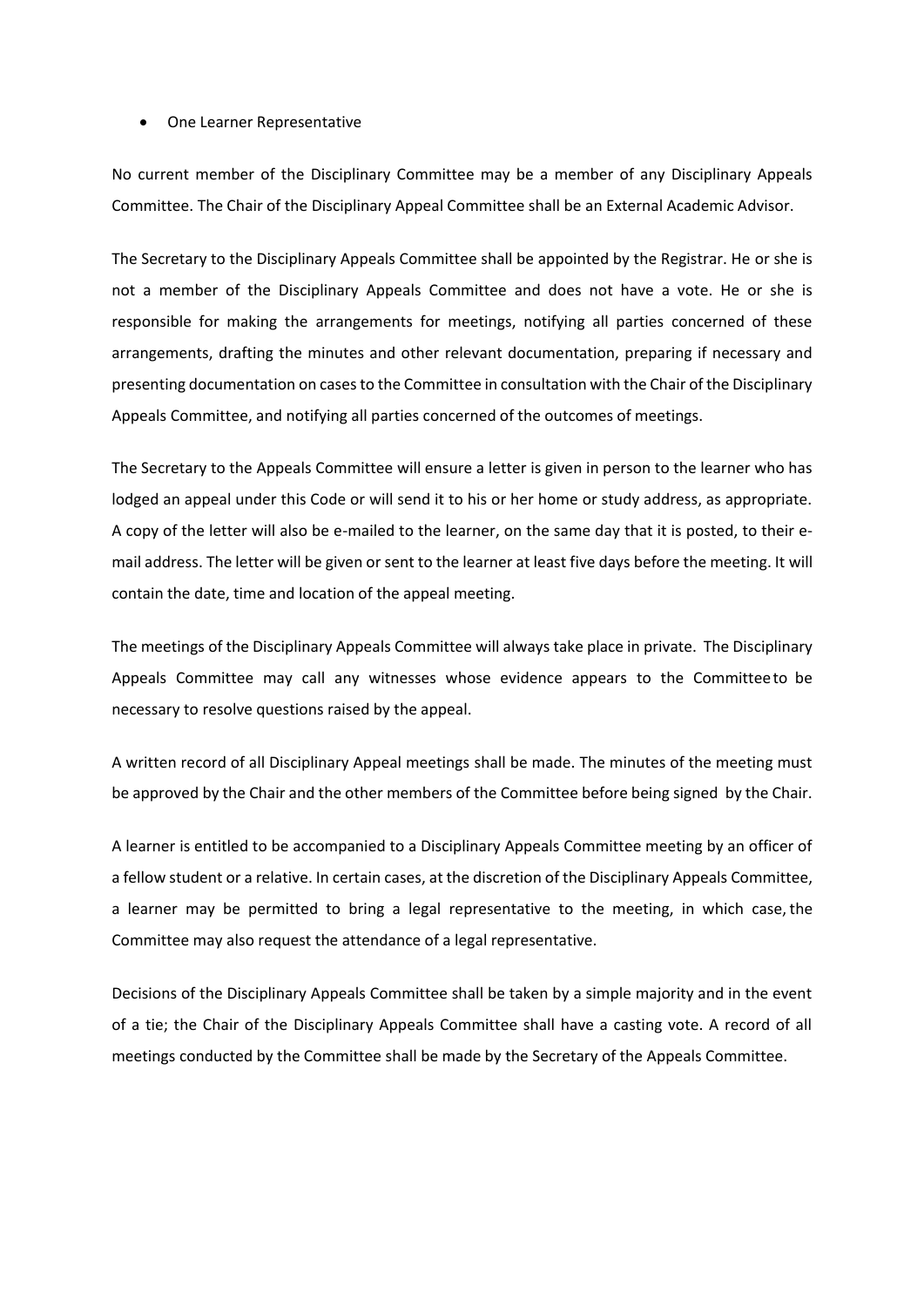In advance of the Disciplinary Appeal meeting, the Disciplinary Appeals Committee shall be provided with the learner's grounds of appeal (including any submissions made by the student in the course of the process before the Disciplinary Committee). They will also receive a copy of the relevant decision of the Disciplinary Committee and a copy of the minutes of the Disciplinary Committee meeting(s) with the learner. The learner shall also be entitled to receive a copy of the minutes of the Disciplinary Committee meeting prior to the appeal meeting.

The learner and his/her representative may make oral or written submissions to the Disciplinary Appeals Committee. The Disciplinary Appeals Committee may, at its discretion, invite the Chair of the Disciplinary Committee to make oral or written submissions to it. Where considered necessary or appropriate, the Disciplinary Appeals Committee may consider evidence not given before the Disciplinary Committee. The Disciplinary Appeals Committee may:

- allow the appeal and overturn the Disciplinary Committee's decision in whole or in part;
- reject the appeal and uphold the Disciplinary Committee's decision in whole or in part;
- decrease, increase or vary the nature of the penalty imposed by the Disciplinary Committee

The decision of the Disciplinary Appeals Committee is final. The decision of the Disciplinary Appeals Committee shall be in writing and delivered by email or post to the student concerned. A copy will also be provided to the Secretary of the Disciplinary Committee.

The Chair of the Disciplinary Appeals Committee shall report on an annual basis to the Programme Board and in his/her report, shall report on the appeal meetings held during the course of the year and the outcome of those meetings.